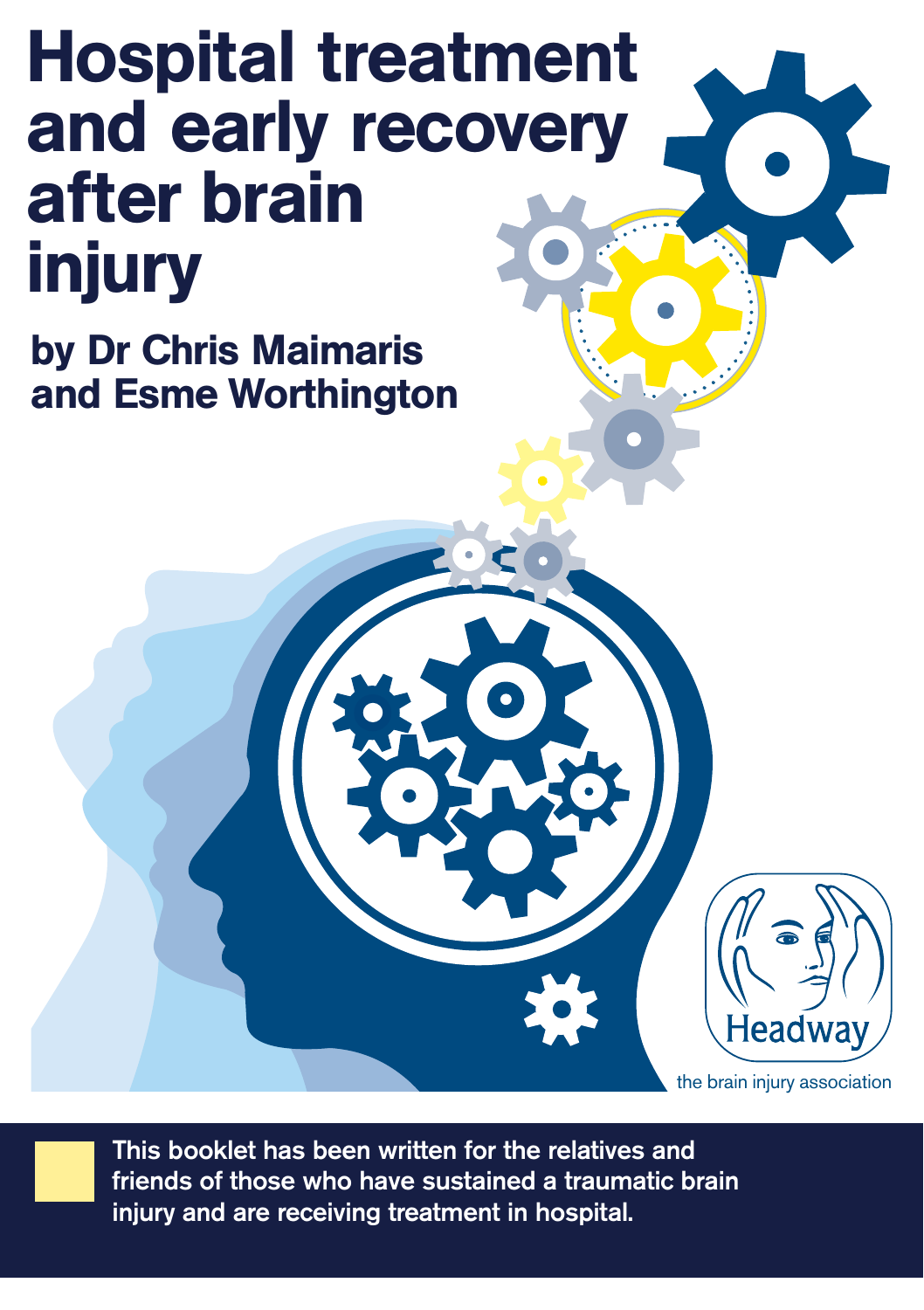This e-booklet is an adaptation, created in May 2016, of the Headway print booklet Hospital treatment and early recovery after brain injury, and may contain minor updates to the original version.

## published by



Headway – the brain injury association Bradbury House, 190 Bagnall Road Old Basford, Nottingham NG6 8SF

**Authors:** Dr Chris Maimaris, Consultant in Emergency Medicine, Addenbrooke's Hospital, Cambridge and Esme Worthington, The University of Nottingham, Nottingham.

**Editors:** Tamsin Ahmad, Publications and Research Manager, Headway - the brain injury association, Nottingham Previously edited by: Richard Morris and Joe Leadley

All rights reserved. No part of this publication may be reproduced, stored in a retrieval system, or transmitted by any means, electronic, mechanical, photocopying, recording or otherwise, without prior permission in writing from the copyright owner.

© Headway – the brain injury association. First published 2007, 2nd edition 2012, reprinted 2015. Revised 2016.

ISBN 978-1-873889-53-4

### acknowledgements

Many thanks to all the professionals, service users, carers and Headway staff who kindly contributed to this booklet and commented on drafts.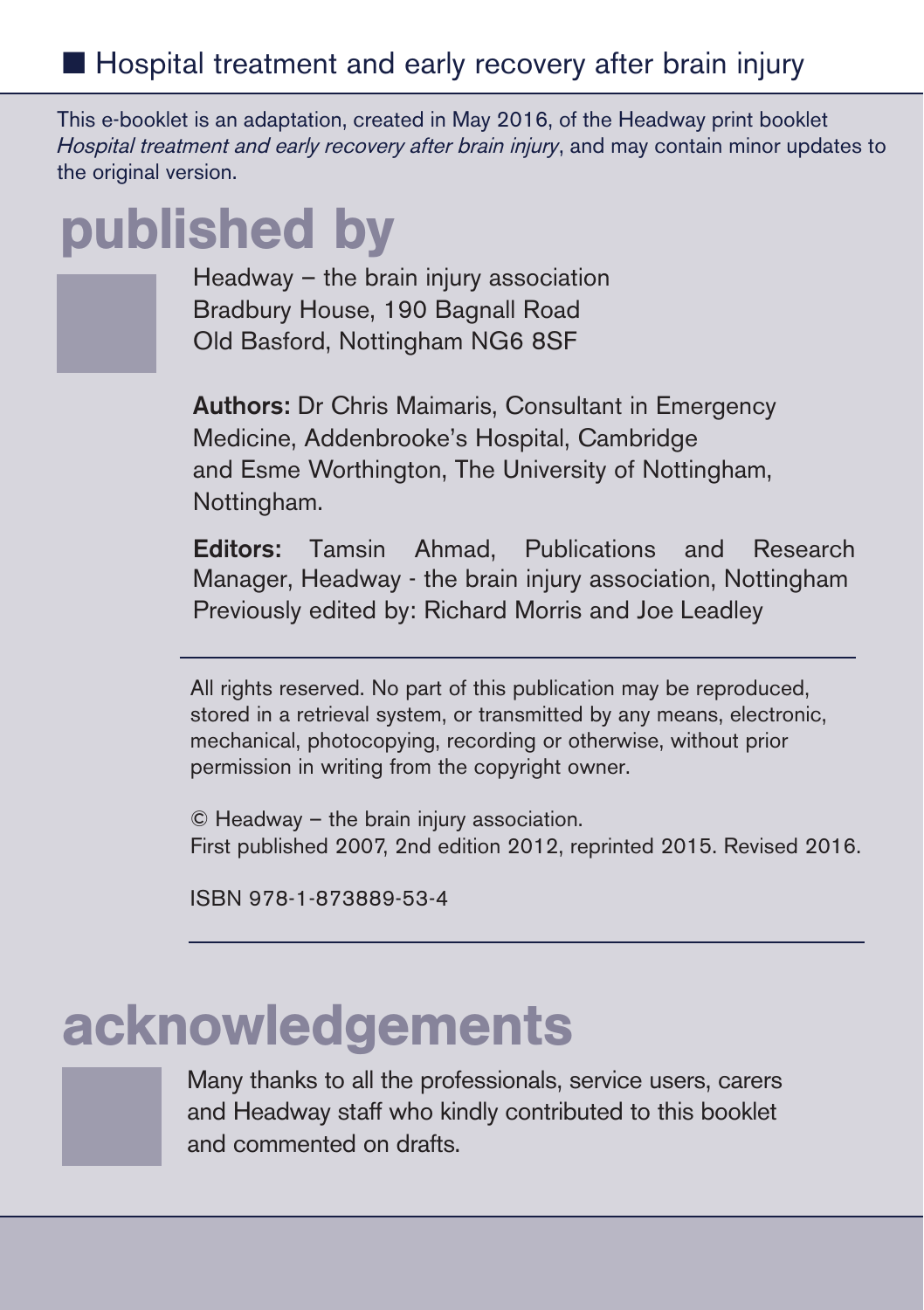## **Contents**

|                                                       | $\overline{2}$ |  |
|-------------------------------------------------------|----------------|--|
| Traumatic brain injury: How the brain is injured<br>3 |                |  |
| 4                                                     |                |  |
| Arrival at hospital: The emergency department<br>5    |                |  |
|                                                       | 7              |  |
|                                                       | 10             |  |
|                                                       |                |  |
|                                                       |                |  |
|                                                       | 20             |  |
|                                                       | 21             |  |
|                                                       |                |  |
|                                                       |                |  |
|                                                       | 28             |  |
| Internal areas of the brain and their function        | 30             |  |
|                                                       | 31             |  |
|                                                       | 32             |  |
|                                                       | 35             |  |
|                                                       | 36             |  |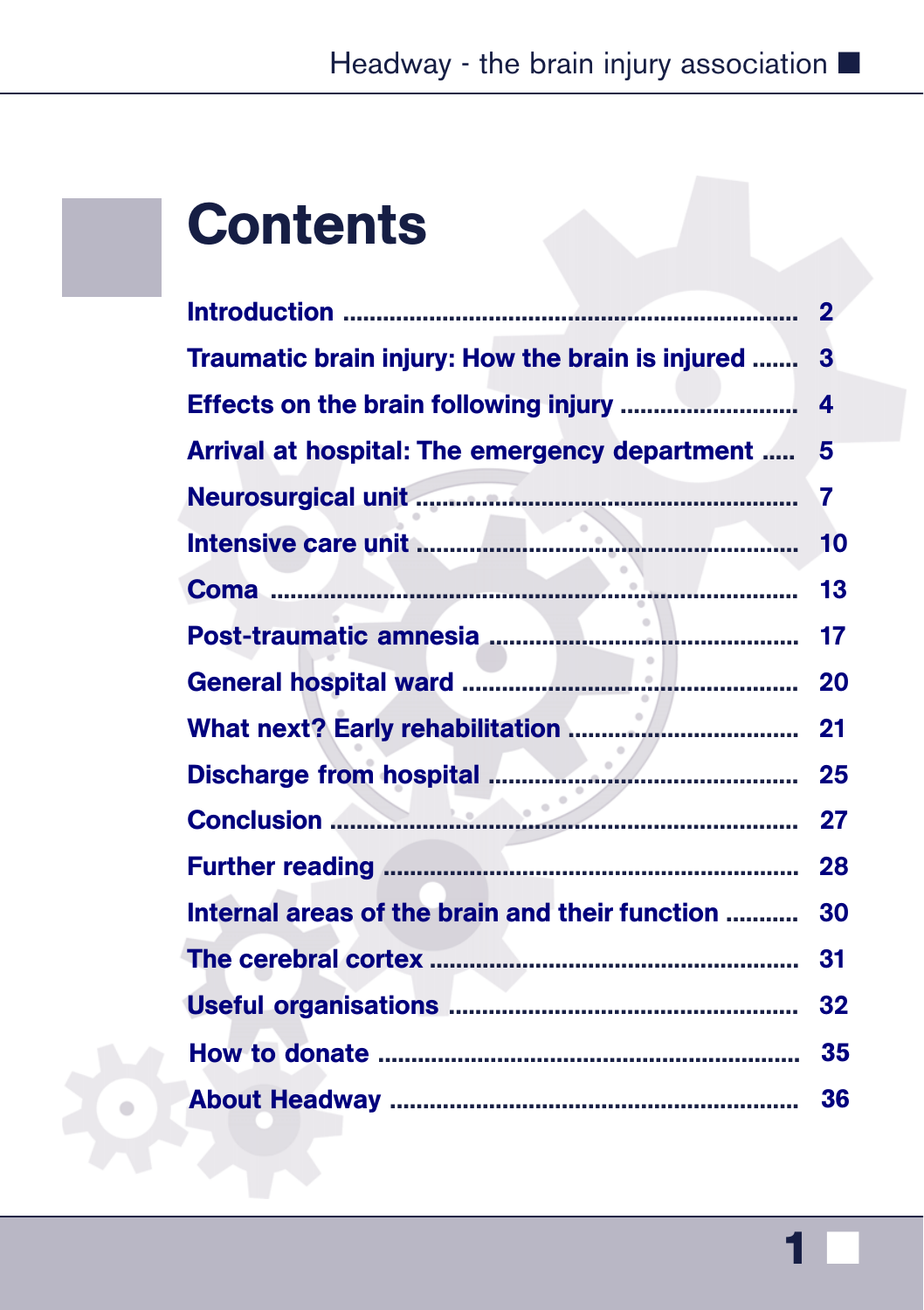## <span id="page-3-0"></span>Introduction

This booklet is intended mainly for the relatives and friends of those who have sustained a traumatic brain injury (TBI) and are receiving treatment in hospital. It tells you about the immediate consequences of TBI, including how the brain is affected, what it means to be in a coma and the ways in which the person may begin to recover afterwards.

The time immediately after the injury is bound to be full of worry and uncertainty for everyone concerned. It is very important that you receive as much support and information as possible and you can ask the nurses and consultants any questions that you have. However, they are often very busy and may not have as much time to talk to you as you would like. If you have concerns about this, ask at reception to speak to the [Patient Advice and Liaison Service \(PALS\)](http://www.nhs.uk/chq/pages/1082.aspx?CategoryID=68) which is an independent source of advice and support.

You will probably want definite answers in the early stages, which the medical staff often can't provide. Rest assured that if this is the case, you are not being deliberately kept in the dark. If the injury is very severe then stabilising and managing your relative's condition will be the main priority. The long-term difficulties will only become apparent at a later stage, such as when rehabilitation starts, or even when they return home.

Information and knowledge about brain injury and hospital systems can help you to cope with the situation and maintain a sense of control. Reading this booklet is a good start and [further reading](#page-29-0) is suggested in the back.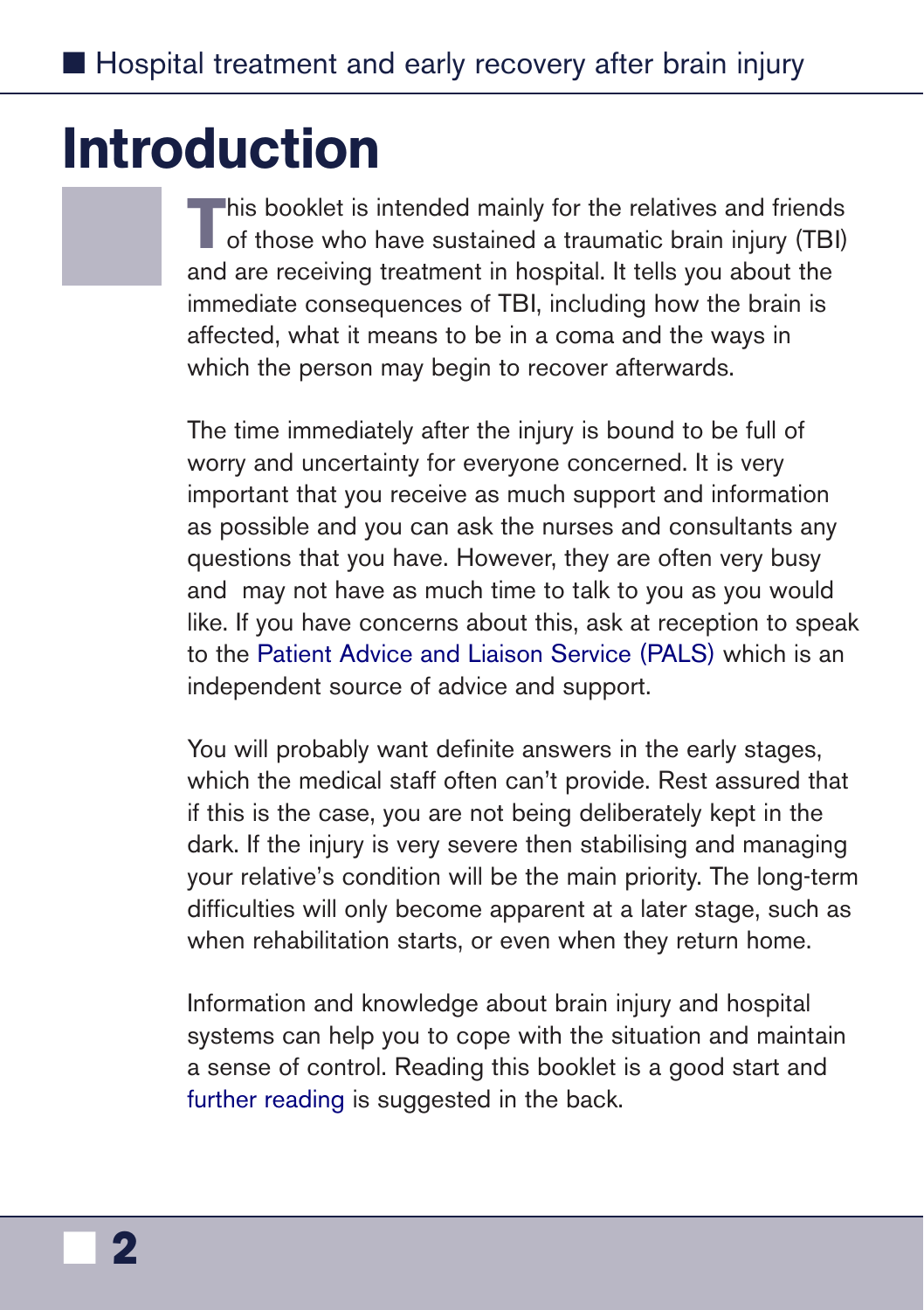# <span id="page-4-0"></span>Traumatic brain injury: How the brain is injured

**M** ost [traumatic brain injuries](https://www.headway.org.uk/about-brain-injury/individuals/types-of-brain-injury/traumatic-brain-injury/) occur because the head is suddenly forced to stop or start moving suddenly. These are known as acceleration or deceleration injuries. Being involved in a vehicle collision, being hit from behind while stopped at traffic lights, or a heavy blow to the jaw are all examples of this. As the brain is forced to follow the movements of the head, it is pulled out of shape and the nerve fibres, as well as the arteries and veins that run through it, are torn. Injury of this sort is usually widespread throughout the brain, although some areas can be affected more than others.

If there is a local injury to the brain, for example if a weapon is used during an assault, or the head hits against the sharp edge of a kerb, the skull can be broken and the brain injured directly. This type of injury often affects only a relatively small area of the brain and, although it can have serious results, may cause fewer problems than a more widespread injury.

In many cases, particularly road traffic incidents, the brain is injured more than once. For example, the person may first sustain an acceleration injury when they are thrown from the car and then a local injury when they land and hit their head on the road. The person may also become trapped in the car and if they cannot breathe properly or they are bleeding uncontrollably, their brain can become starved of oxygen. Lack of oxygen to the brain is known as [cerebral hypoxia or anoxia](https://www.headway.org.uk/about-brain-injury/individuals/types-of-brain-injury/hypoxic-and-anoxic-brain-injury/).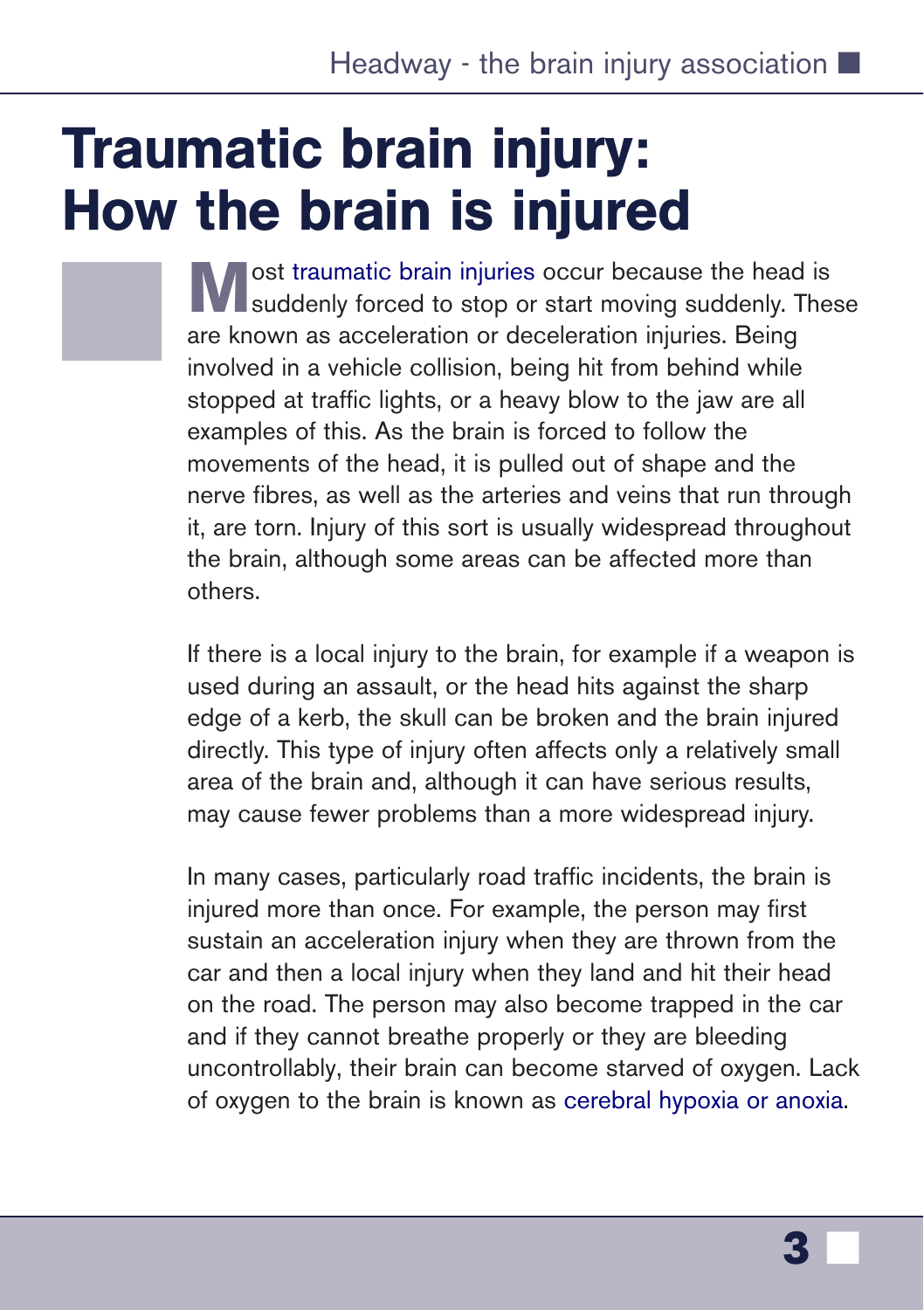# <span id="page-5-0"></span>Effects on the brain following injury

**Normally the brain fits closely inside the skull, with only a** little room to spare. After injury the brain swells up and takes up more of this space. If the swelling continues, the pressure inside the skull (the intracranial pressure) rises and the brain becomes compressed. If the pressure continues rising, the arteries of the brain are squeezed shut and the blood supply to the brain is affected.

A common cause of brain swelling is the accumulation of fluid in the injured brain, known as brain oedema. Another cause of increased intracranial pressure is a leak of blood from a torn vein or artery in the brain. This produces a collection of blood (haematoma), which may form in the brain or over its surface and compresses it.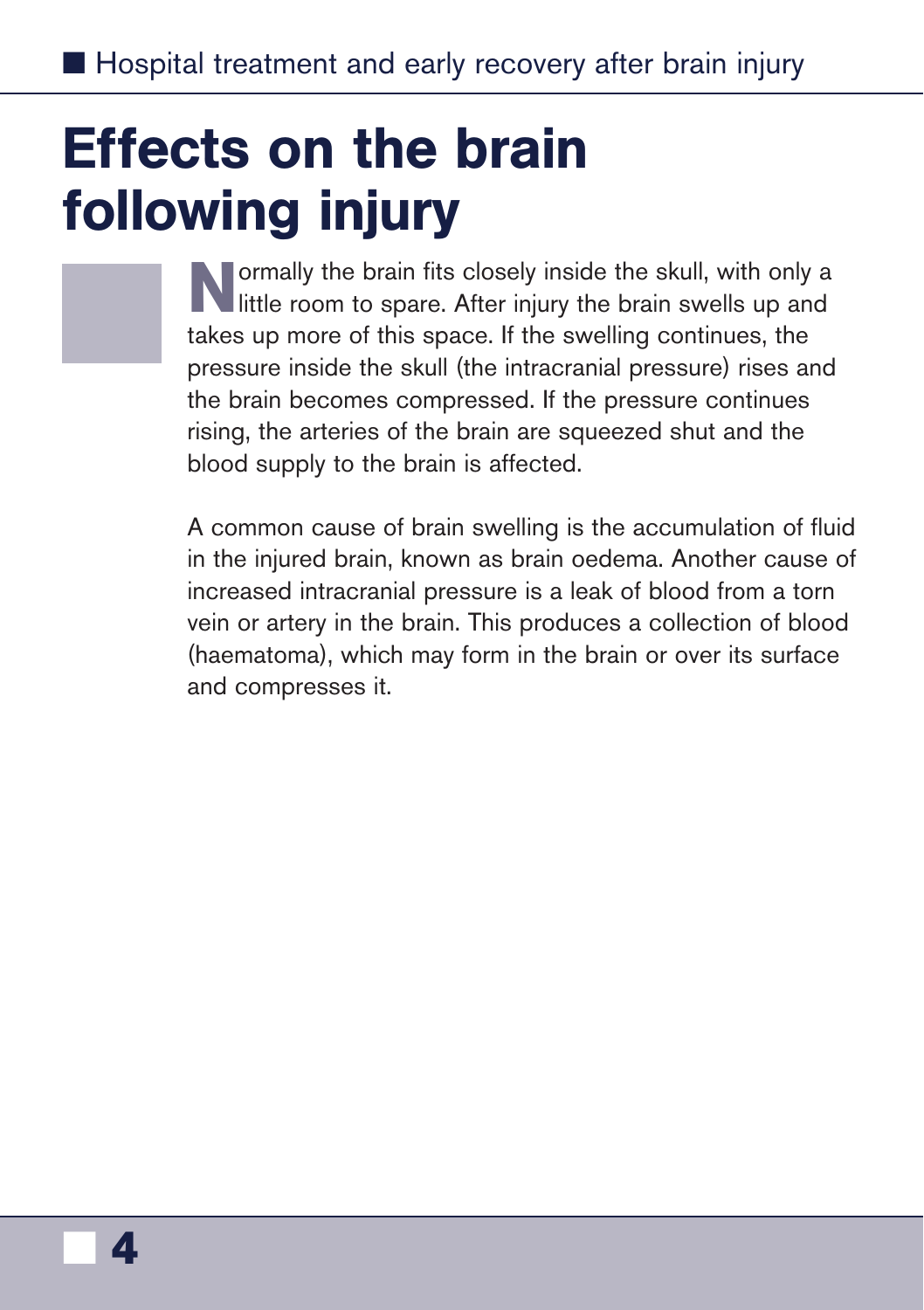# <span id="page-6-0"></span>Arrival at hospital: The emergency department

fter the accident, the person with a brain injury should be **taken to the nearest emergency department, where a** doctor will carry out an initial assessment. After a serious accident it is possible that the person with brain injury may also have other injuries that need more urgent attention. Doctors will make an assessment and prioritise the treatment required based on the most urgent clinical need.

The medical team will check breathing and any blood loss, replacing any blood that has been lost with a transfusion. If the person is unconscious they will be unable to keep their throat clear and a tube will be put through their nose or mouth into the windpipe to help with breathing. This is called an endotracheal tube and is connected to a ventilator, which takes over the person's breathing mechanically. This ensures that the brain is kept well supplied with oxygen.

Medical staff may arrange various X-rays and will also check for further complications, such as blood clots or bleeding in the brain. To do this they will need to carry out a CT or MRI scan of the head. More information on brain scans is given in the following section on the neurosurgical unit.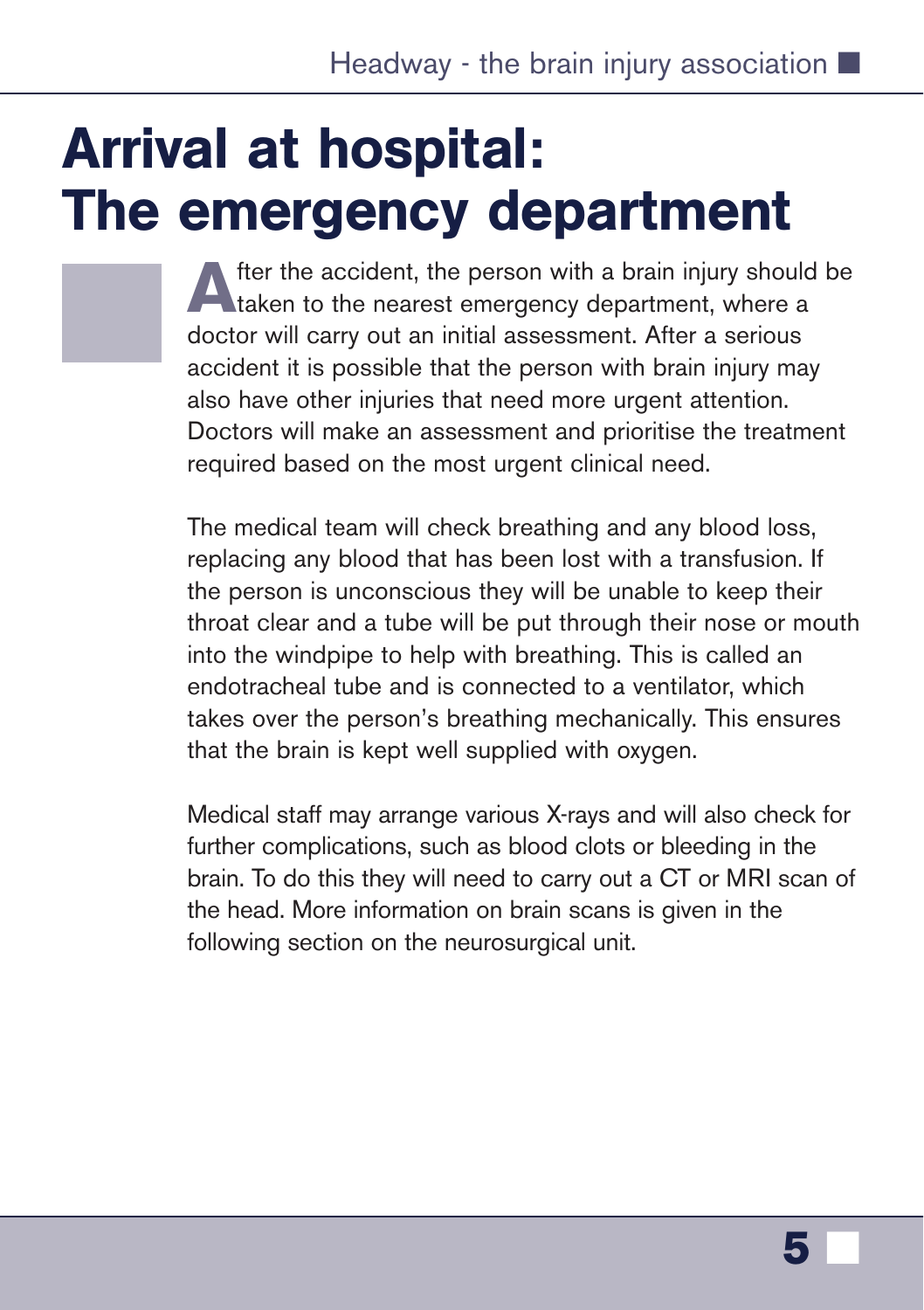■ **6**

This can be a very confusing time for relatives because many hospital specialists could be involved and urgent treatments are being carried out. You should be reassured that the injuries are being dealt with in the correct order of priority. You may have to wait for some time while urgent treatment is carried out and it will help everyone if you try to be as calm as possible.

You may wish to stay with your relative, but this is not always possible when speed of treatment is vital. On the other hand, you may find it upsetting to see your relative surrounded by tubes and machines and may prefer not to be there. There is no reason to feel guilty about this. Most emergency departments have a quiet room if you wish to be on your own.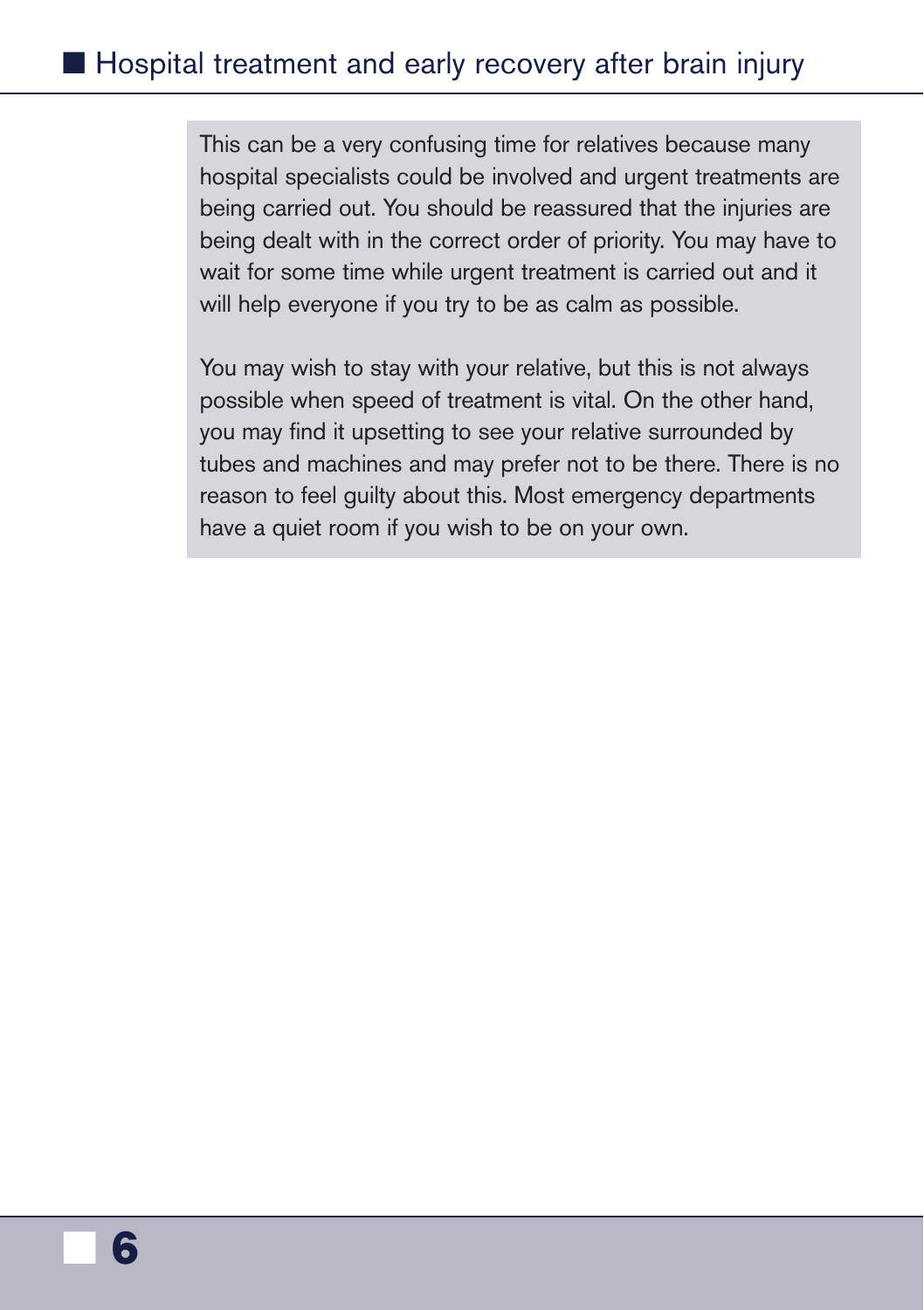# <span id="page-8-0"></span>Neurosurgical unit

**A**fter the initial assessment, the doctors may decide to send the patient to a neurosurgical unit. This will help to obtain a much clearer picture of the brain injury, its potential effects and what treatment is needed. Neurosurgical centres are frequently based in major cities and so the person with a brain injury may need to be transported a long distance by ambulance or helicopter.

On arrival, the neurosurgeon will usually review the scans done at the local hospital or arrange for a brain scan if this was not done. This will help them to assess the extent of damage to the brain and decide whether an operation is necessary.

### Brain scans

X-rays are only able to show whether the skull has been fractured. A CT or MRI scan, on the other hand, shows not only the bone but also the brain itself and can detect the presence of blood clots and oedema (swelling).

### CT scan

'Computerised tomography' (CT) uses a series of computerised X-ray pictures to show the structure of the brain in detail. This helps to show whether the brain is bruised or swollen and if there are any blood clots.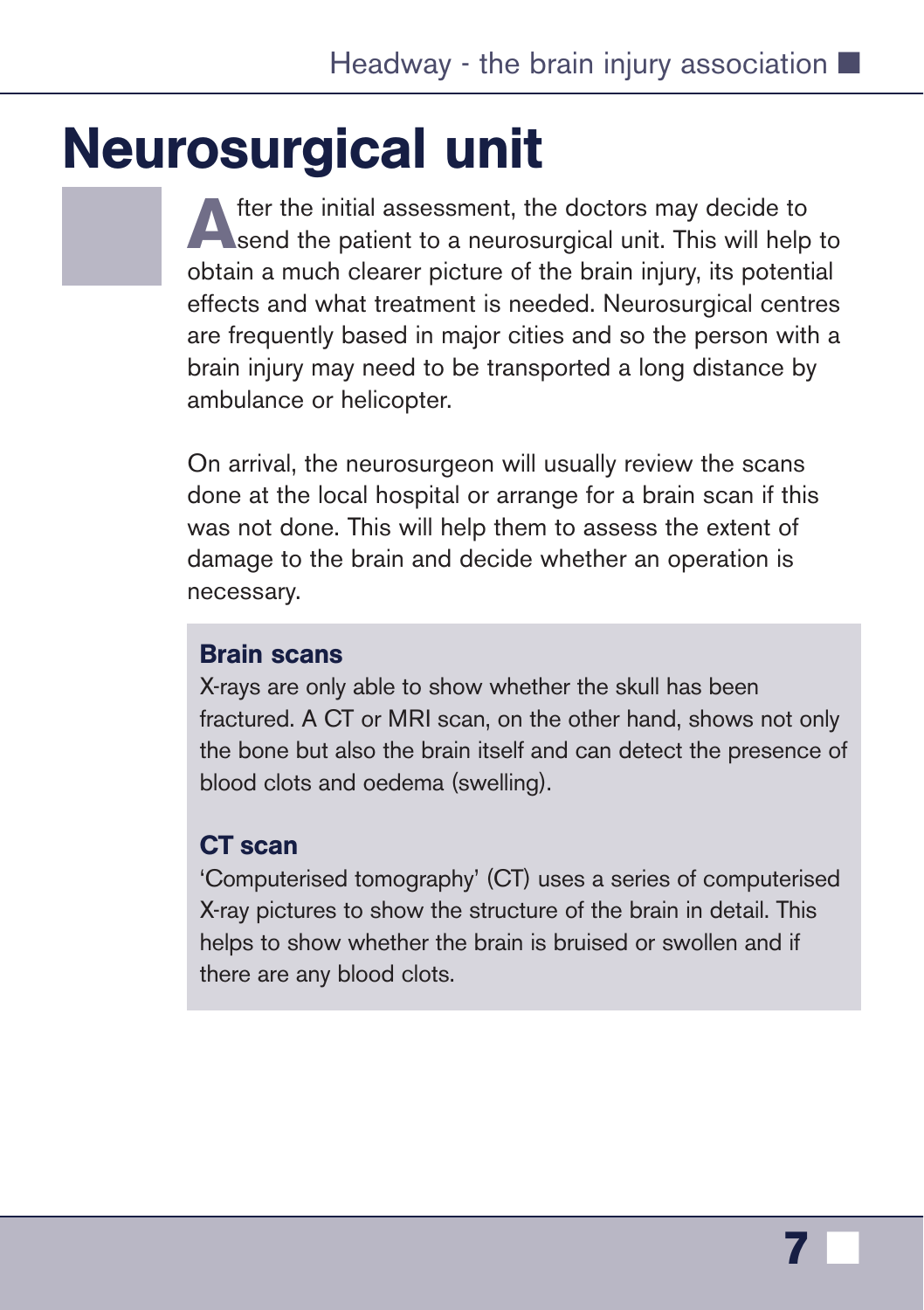#### MRI scan

'Magnetic resonance imaging' uses radio waves and a powerful magnet to create highly detailed images of the brain.

*While brain scans can help the neurosurgeon to assess the extent of injury to the brain, it is important to understand that a scan cannot predict what kind of recovery will be made, nor how quickly.*

#### **Neurosurgery**

If there is a blood clot large enough to damage the brain, or if there is pooling of blood or cerebral oedema, an operation **f** there is a blood clot large enough to damage the brain, or will be needed. During surgery, a flap of bone is cut out of the skull over the site of the clot (a 'craniotomy flap'). Once the clot has been removed and damaged blood vessels repaired, the bone will then be replaced. In certain circumstances the bone may be left out and not replaced until later on in the recovery process. This decision will be made by the neurosurgeon during surgery.

The skull heals rapidly and normally leaves no area of weakness. Many people are particularly worried about the effects of an operation on the head, but in fact, the surgery itself is usually straightforward and without much risk. The most important factor is the injury that made the operation necessary in the first place.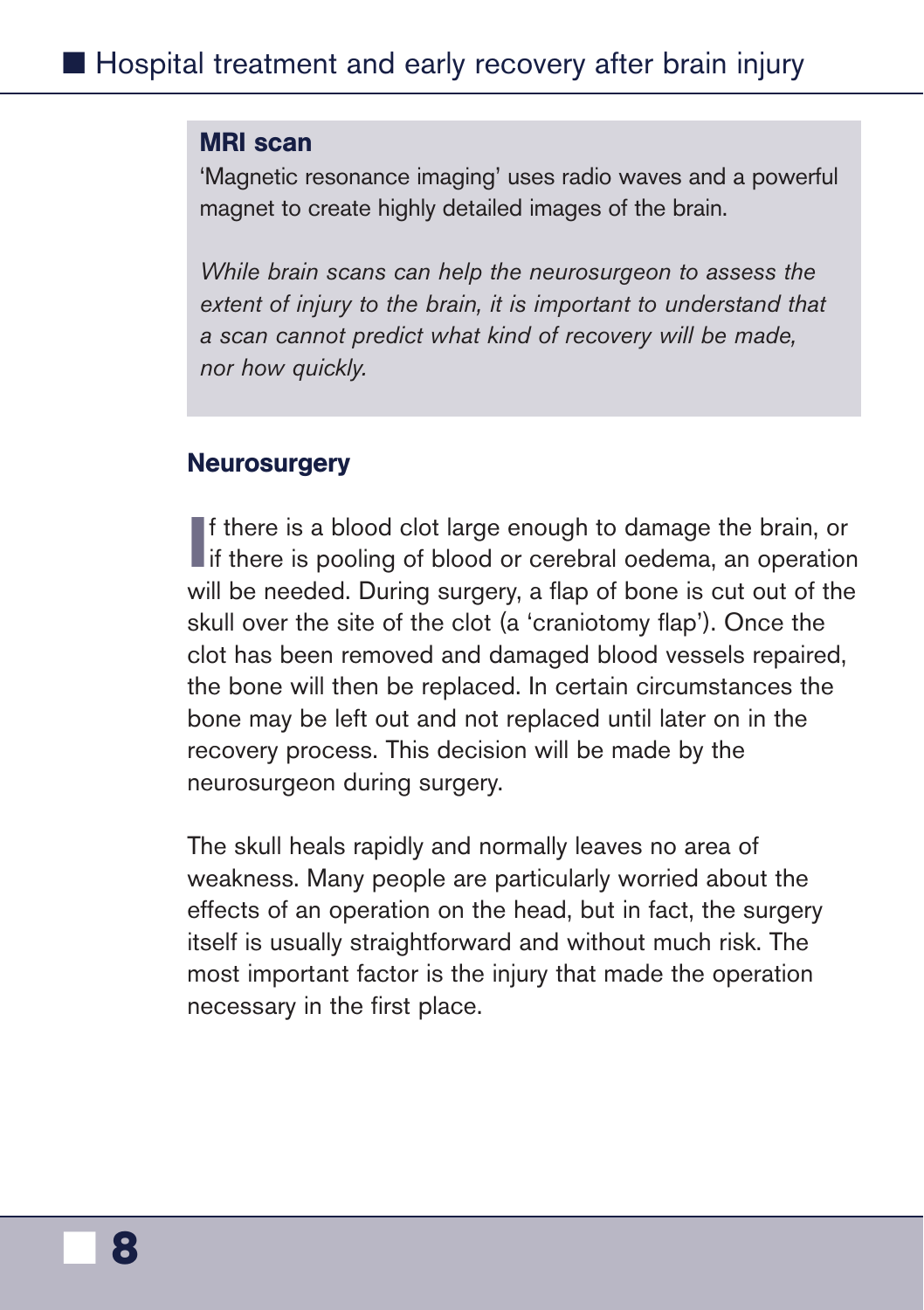An operation will also be needed if there is a wound that goes through the skull into the brain. Wounds of this sort may look frightening, but with proper treatment the external injury can often heal well. As with any traumatic brain injury there could be a future tendency to [epileptic seizures,](https://www.headway.org.uk/media/2800/epilepsy.pdf) known as posttraumatic epilepsy, following this type of injury. The patient may be prescribed specific medication to reduce the risk of this occurring.

A neurosurgical operation is a delicate and lengthy procedure and can take a very long time. After the operation the person with a brain injury may take a long while to recover consciousness. This can be as a result of the anaesthetic, but is more often the result of the brain injury itself. The overall rate of recovery will depend on the severity of the brain injury, rather than on whether or not an operation has been performed.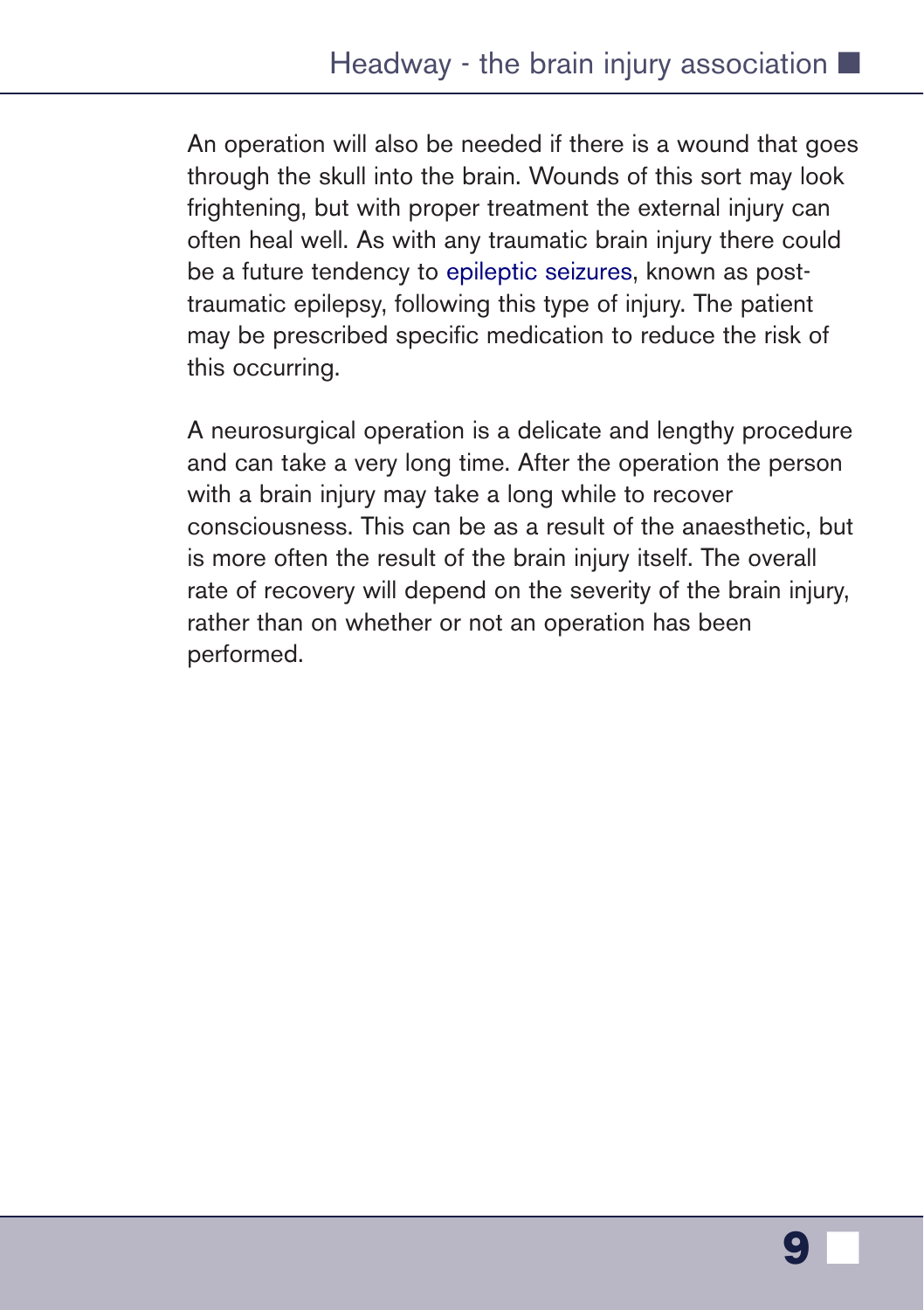## <span id="page-11-0"></span>Intensive care unit

■ **10**

**A**fter any neurosurgery has been carried out the patient<br>may be taken to an intensive care unit (ICU) or neurological high dependency unit (HDU). Here they will be looked after 24 hours a day by highly trained staff, using specialised equipment to assess and treat them.

Just as in the early stages, staff will be checking the person's heart rate and blood pressure, testing brain function and controlling intake of fluids and food. Drugs may be used to keep your relative sedated at this time. The main priority is to reduce the risk of further damage while any bruising settles down and to prevent any further swelling of the brain.

The intracranial pressure may be carefully monitored using a special tube inserted into the head, usually called an intracranial pressure (ICP) monitor. This will not do any damage and will only leave a tiny scar under the hair. It will enable the doctors to know whether drugs are needed to relieve swelling and increased pressure.

Complications that may occur in the weeks following the accident and which could mean that your relative's condition worsens again, include:

● *Subdural haematoma:* A blood clot located in the space around the brain, which is not big enough to cause trouble at first, may grow with time and cause symptoms several weeks later. This is called a 'chronic subdural haematoma' and can usually be removed successfully by surgery.

● *[Hydrocephalus:](https://www.headway.org.uk/about-brain-injury/individuals/types-of-brain-injury/hydrocephalus/)* The fluid in the spaces inside and around the brain – known as cerebrospinal fluid (CSF) – can build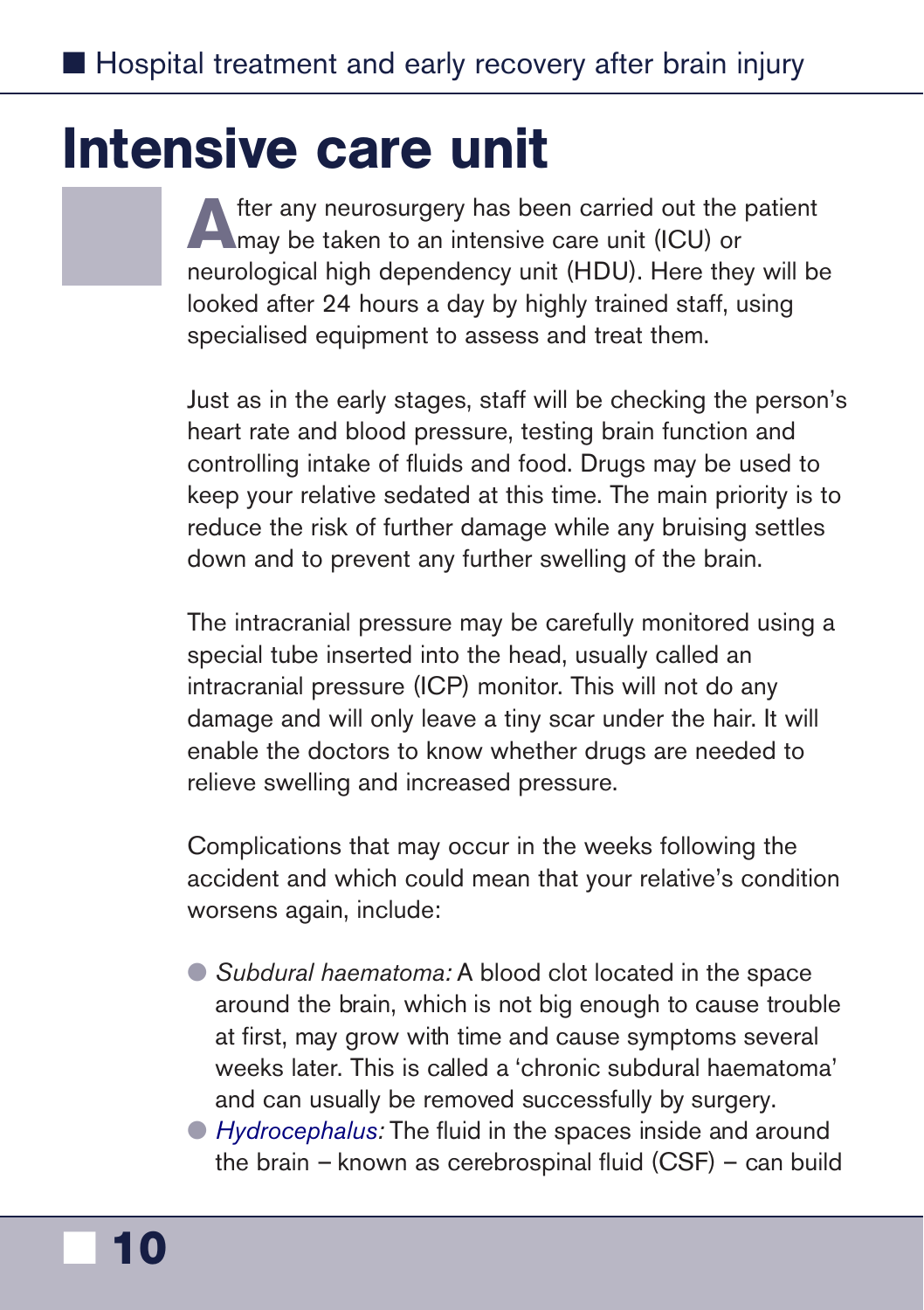up, causing an increase in pressure on the brain. Again this can be treated quite simply by an operation. A shunt, which is a tube with a valve, can be placed in the brain to divert CSF away and relieve the pressure.

In the early stages a drip (or IV, for intravenous infusion) may be used to supply the person with essential nutrients. Once the person is past the emergency stage, but is still unconscious or unable to swallow, food may then be fed to them using either a nasogastric tube (which is placed through the nose and into the stomach) or a percutaneous endoscopic gastrostomy tube (more commonly called a 'PEG tube'). A PEG tube is inserted directly through the skin of the abdomen into the stomach. The food given is designed specifically for feeding in this way, and contains all of the essential nutrients needed to assist recovery.

If recovery is slow, a tracheostomy tube may be inserted directly through the skin of the neck into the windpipe. This replaces the endotracheal tube that was used in the earlier stages to help the person breathe, as this can begin to irritate the throat if used for longer periods. Once the tracheostomy is no longer needed the tube can be removed and the hole (stoma) will rapidly heal up without surgery.

Because unconscious patients are unable to control their bladder, a catheter may be inserted. This goes directly into the urethra (the outlet tube from the bladder) and drains the urine into an external bag.

It is not unusual for someone to have an epileptic seizure, or 'fit', soon after a severe head injury. The medical staff will be watching for this and will treat him/her if it occurs. Do not

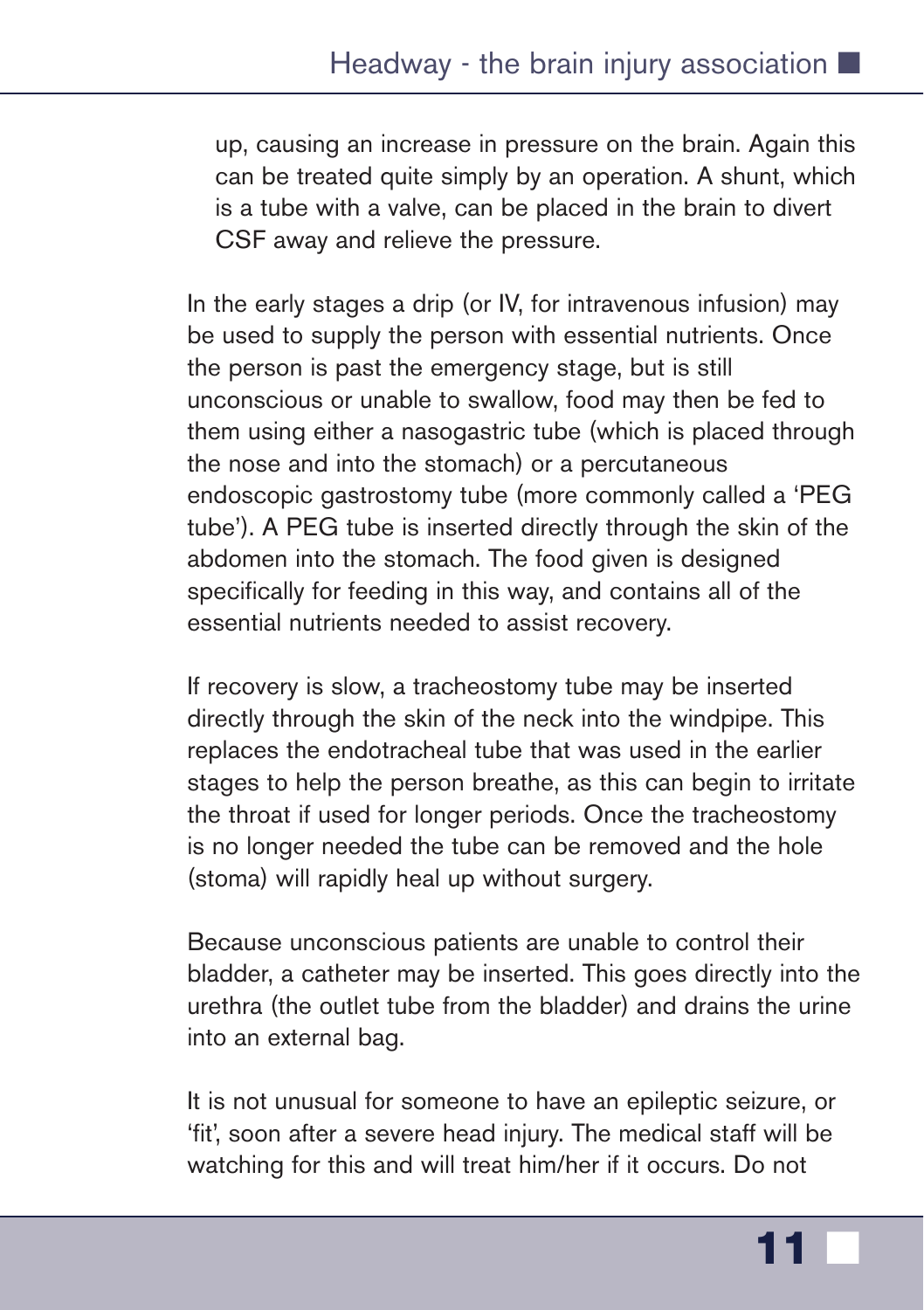panic if this happens. It does not necessarily mean that the person will continue to have fits or develop epilepsy later on.

If there have been severe injuries to other parts of the body, it is quite common for other medical specialists to become involved. An orthopaedic surgeon might be asked to advise on broken limbs, a general surgeon to advise on abdominal injuries, or a cardiothoracic surgeon to advise on chest injuries. Sometimes maxillofacial surgeons can be involved, who are specialists in the repair of injuries to the face, bones and teeth. Plastic surgeons can be consulted if there have been problems with the skin or face, or perhaps burns to other parts of the body.

This can be a confusing time for families, as the person with a brain injury may be taken off for a series of tests, assessments or even operations. Be sure to ask the medical staff if you are unsure what is happening.

If you feel that your questions have not been fully answered, you can make an appointment to see the consultant in charge of your relative's care. This will give you more time to discuss any concerns. Before the appointment write down any questions as you think of them, so that you don't forget to mention them to the consultant.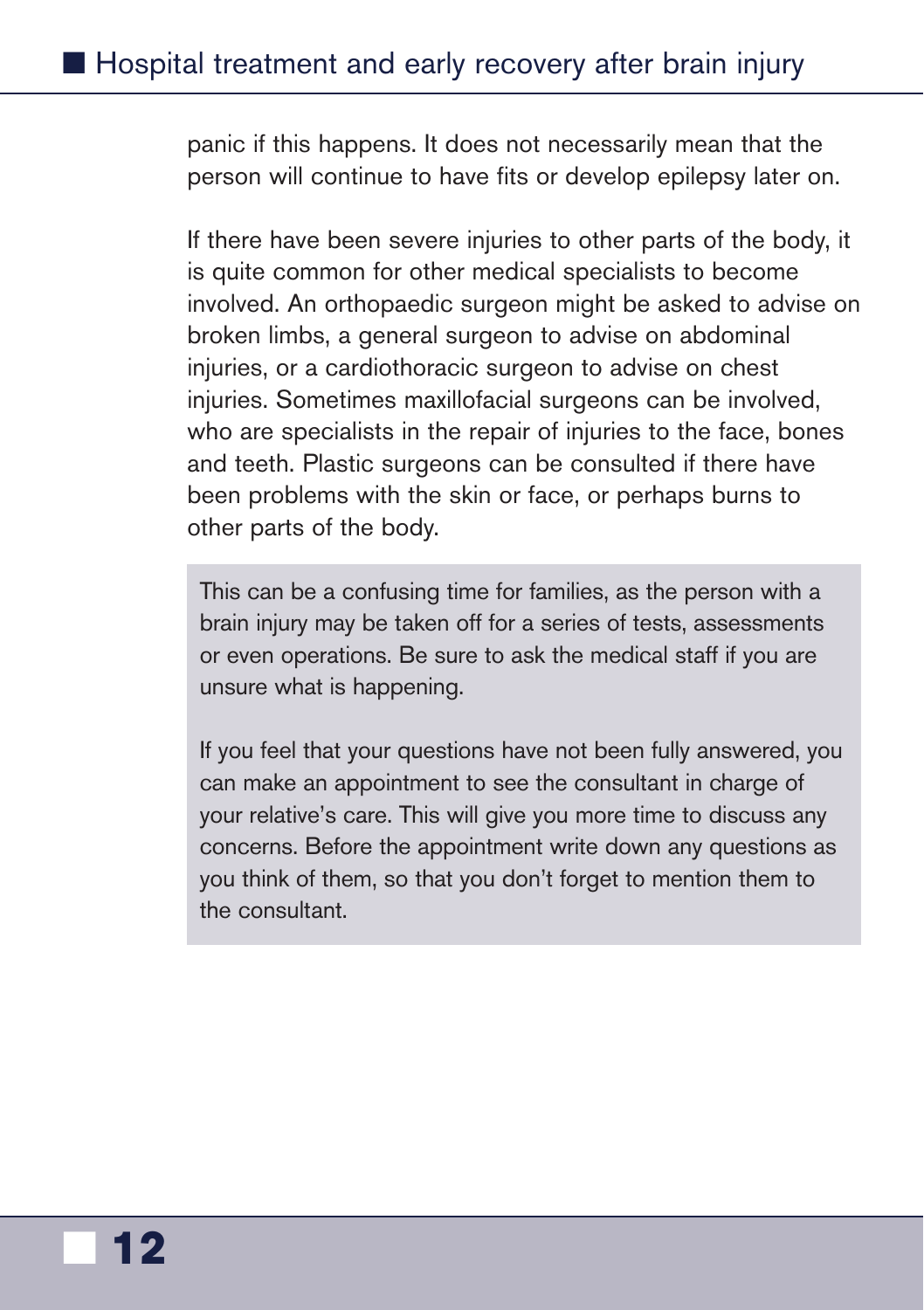## <span id="page-14-0"></span>Coma

Whether it is for a few seconds or a few weeks, the usual immediate effect of brain injury is a loss of consciousness. [Coma](https://www.headway.org.uk/about-brain-injury/individuals/effects-of-brain-injury/coma-and-reduced-awareness-states/) can be defined as a state of reduced consciousness in which a person shows no voluntary physical responses, or only reflex reactions.

There are different levels of coma, ranging from very deep, where the patient shows no response to pain, to more shallow levels, where the patient will respond to pain by movement or opening their eyes, or may make some response to speech.

### Glasgow Coma Scale (GCS)

This is an aid which enables clinical staff to assess the potential severity of the brain injury. The minimum possible score on the scale is 3 and the maximum possible score is 15.

This assessment will be made by ambulance staff immediately following the injury. A maximum score of 15 indicates that the person can speak coherently, obey commands to move, and can spontaneously open their eyes.

|                | <b>Glasgow Coma Score</b> Severity of brain injury |
|----------------|----------------------------------------------------|
| $14 - 15$ Mild | $9 - 13$ Moderate<br>$3 - 8$ Severe                |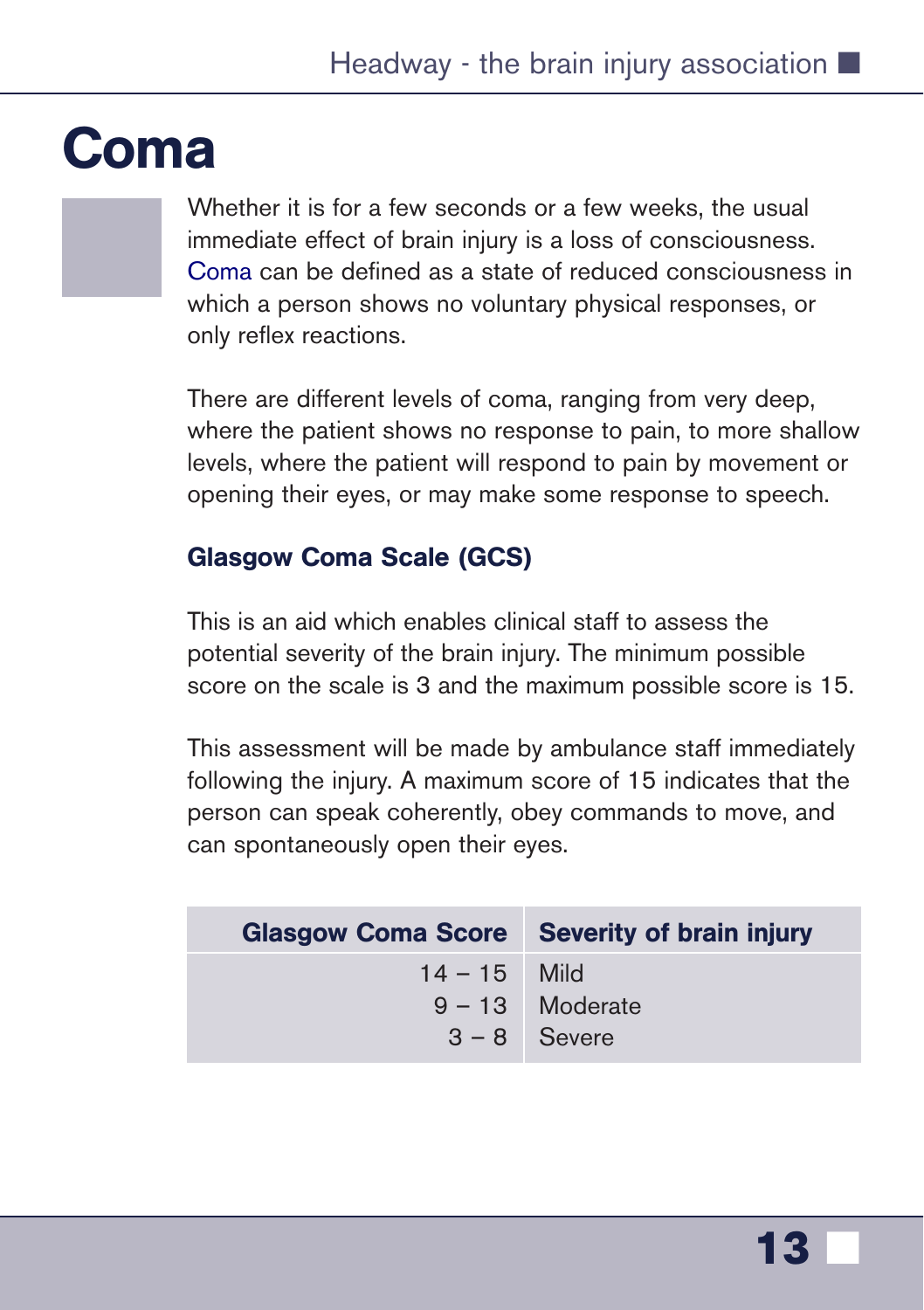### Coma stimulation programmes

It is quite common for family members to feel 'useless' at this time and to be desperate to do something to help the I this time and to be desperate to do something to help their relative. A [coma stimulation programme](https://www.headway.org.uk/media/2795/coma-stimulation-suggested-activities.pdf) (sometimes called a coma arousal programme) is an approach based on stimulating the unconscious person's senses of hearing, touch, smell, taste and vision individually in order to help their recovery. There is still controversy over how effective it is to try to stimulate a person in coma. However, most would say that such programmes have some beneficial effect.

A stimulation programme must only be started after discussing this with the clinical staff, who will advise you what might be appropriate at that particular stage in the recovery process.

Here are some examples of activities that could form part of a coma stimulation programme:

- Make sure that a few friends and family members visit regularly, rather than in large groups at a time
- Help nursing staff with simple tasks, such as wiping the person's face
- $\bullet$  Make physical contact with the person, such as holding his/her hand
- Talk or read to your relative, e.g. tell them about your day, or what is happening at home; talk about their favourite sports team; speak of familiar names, places, interests and experiences that the person has had in the past
- Show the person familiar photographs of family, friends and pets
- If allowed, play the patient's favourite music. Try not to play it too loud or for too long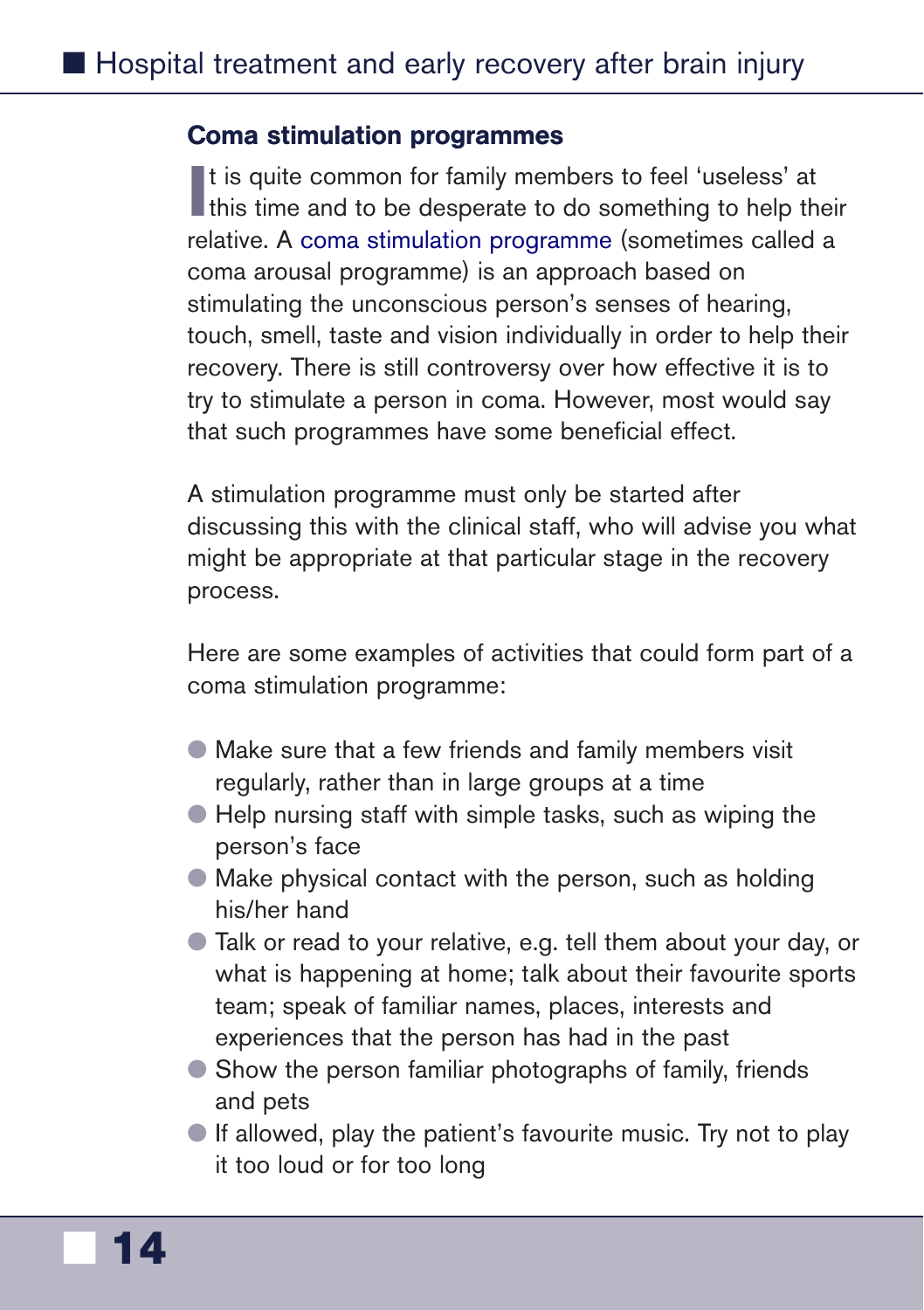- Place objects in the person's hands. Use objects with pleasant tactile sensations and different textures, such as soft toys, silk scarves or books
- $\bullet$  Be aware that even if the person does not make any response – they may still understand what is being said to them or even about them over the bedside. Talk to them sensibly, in a normal voice, as if they were able to reply. Patients often say, when they are at last able to communicate, what a comfort it was to them to hear a family member's voice.

It is also important that friends and relatives do not feel that they have to spend all day at the person's bedside. The patient will need quiet periods as well and it is important not to 'over-do' the stimulation - short periods are enough. Relatives themselves will also need to take a break and try and get some sleep from time to time.

### Recovery from coma

Unfortunately nobody can tell you how long the coma will last, or what effects the brain injury will have in the long term. No two brain injuries are the same and people recover at different rates.

If the person recovers consciousness quickly (i.e. in days, rather than weeks or months), this is obviously a good sign. However, it is important to emphasise that no accurate predictions can be made in the early stages. There have been many people who have been through many weeks or even months of unconsciousness who have gone on to make good recoveries. There are also people who recovered consciousness quite quickly, but have then experienced major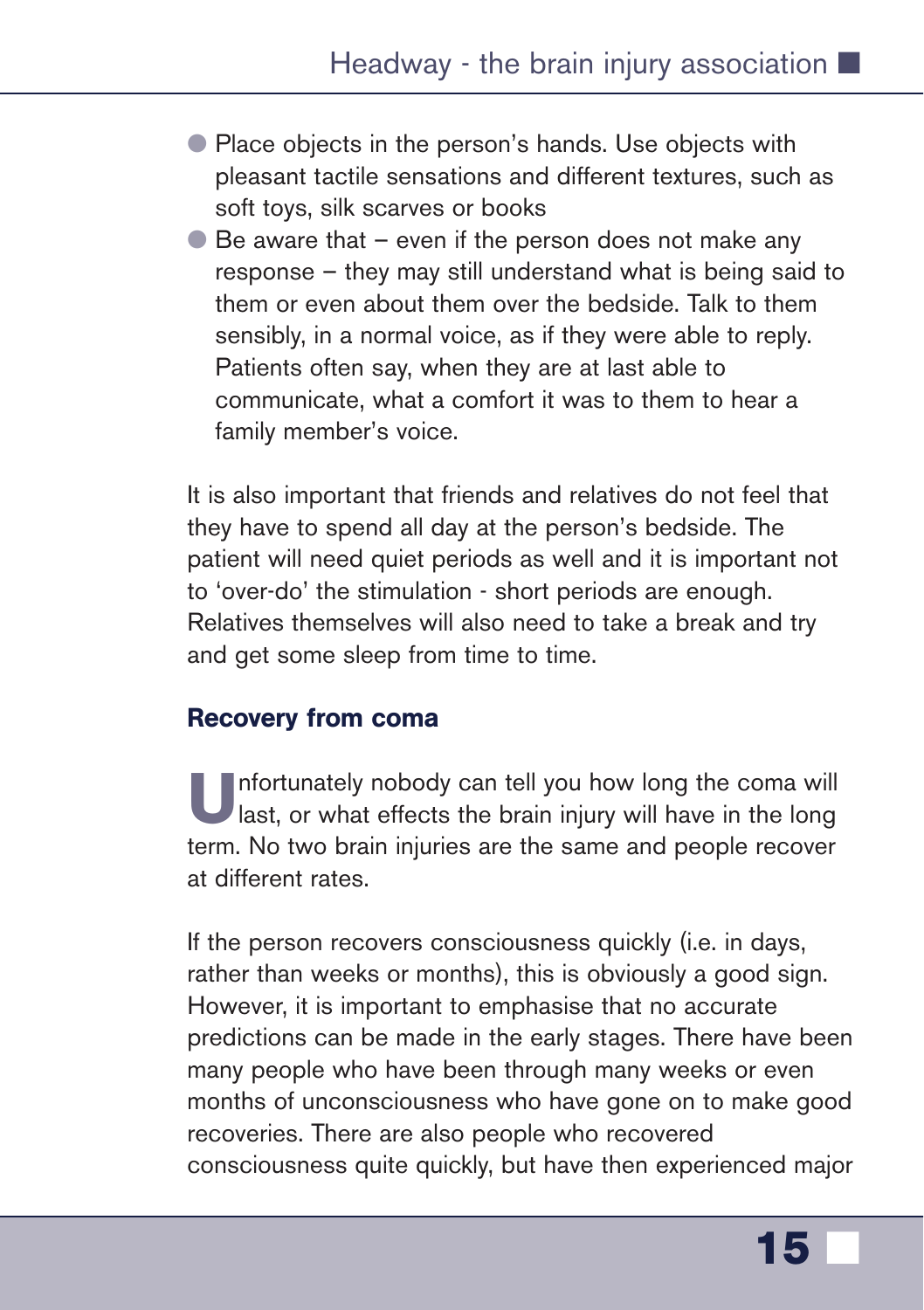problems at a later stage. Nevertheless, the length of coma is one of the most accurate predictors of the severity of long-term symptoms. The longer the coma, the greater the likelihood of lasting problems.

Recovery from coma may start with the eyes opening, then gradually responding to pain (touch) and then to speech. People do not just wake up from a coma and say, "Where am I?" as is sometimes represented in films. It is a much more gradual process as the brain begins to try and co-ordinate all of the information it is receiving.

### Vegetative state

**A** small number of people sustain a brain injury so severe<br>that they remain unconscious for a long time and are classed as being in a vegetative state. They will usually be able to breathe for themselves and there will be some spontaneous eye opening, but they will only respond in a reflex way. There will be no evidence of awareness and no ability to communicate. When this has persisted for more than one month after the injury, the person may be described as being in a persistent vegetative state (PVS).

### Minimally responsive state

**T**his is a state in which the person is no longer in a coma or a vegetative state, as they may show signs of awareness such as moving their limbs, or blinking their eyes in response to commands. However, these responses are too unreliable to be able to show that they are fully aware of and understand what is going on around them. Minimally responsive state is also sometimes known as minimally conscious state.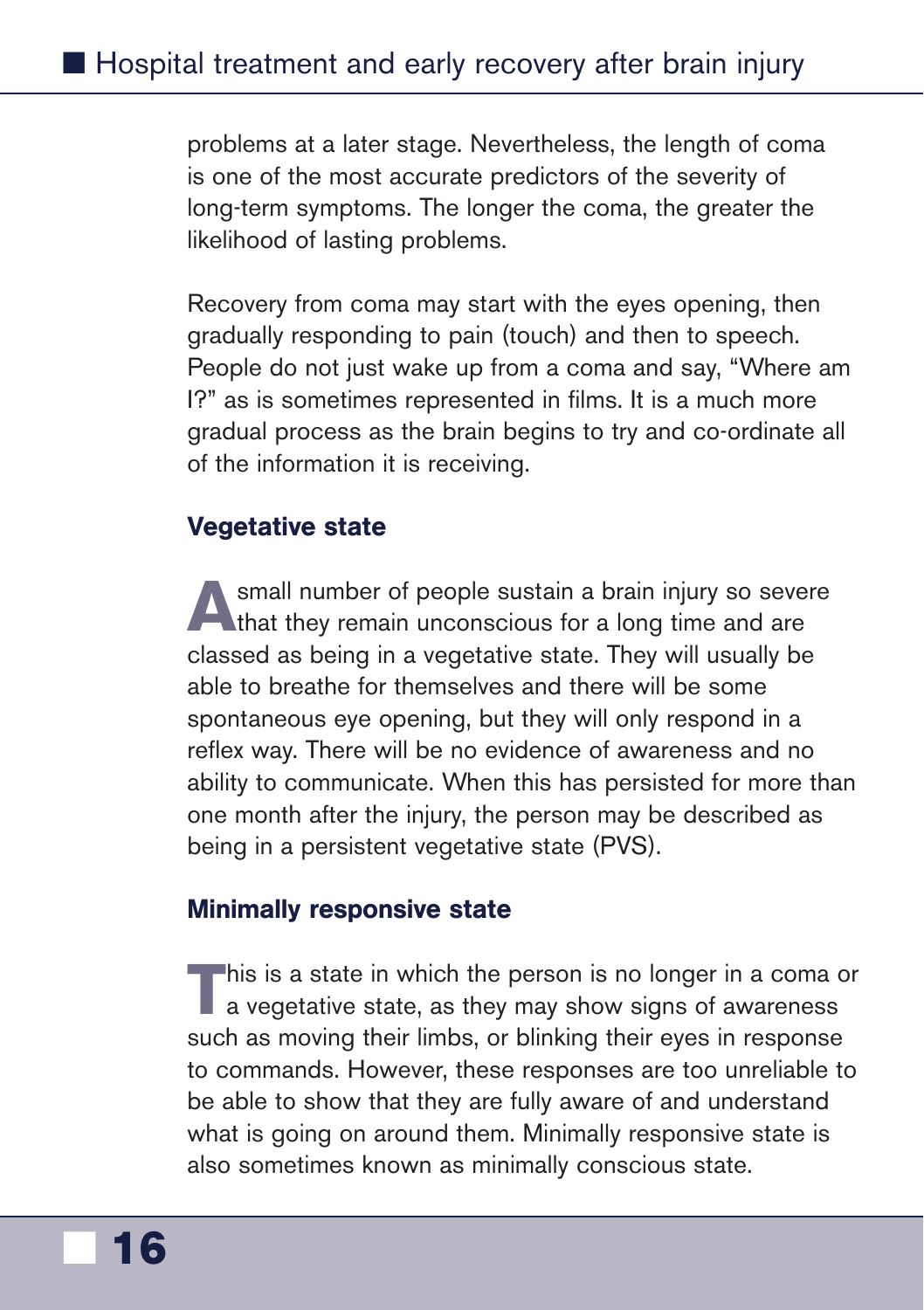## <span id="page-18-0"></span>Post-traumatic amnesia

**A** fter the period of unconsciousness, the injured person<br>may appear to be awake and aware of what is happening, but may begin to behave in a rather bizarre or uncharacteristic manner and may be unable to remember day-to-day events properly. This is a period known as [post-traumatic amnesia \(PTA\).](https://www.headway.org.uk/about-brain-injury/individuals/effects-of-brain-injury/post-traumatic-amnesia/) Typical signs of the person being in PTA are as follows:

### **Loss of short-term memory**:

- The patient may be able to talk to relatives, friends and nurses, but may not be able to remember these conversations a short time later
- They may not know the time, or the day of the week, or where they are
- The person may recognise family and friends but be unable to process the fact that they are in hospital or have had an injury of some kind.

### **Restless, agitated or bizarre behaviour**:

- The person may appear very confused, agitated, distressed, anxious, or frightened
- They may show uncharacteristic or disinhibited behaviour, such as swearing, shouting or hitting out at people and even sexual behaviour, such as taking their clothes off or openly masturbating
- They may become unusually quiet, docile, over-friendly to everybody, clinging or childlike
- They may also have a tendency to wander off, or to try to get out of bed even if they have broken limbs or other injuries. They may talk and behave as if they are being held prisoner and have to escape, or as if they have to go to

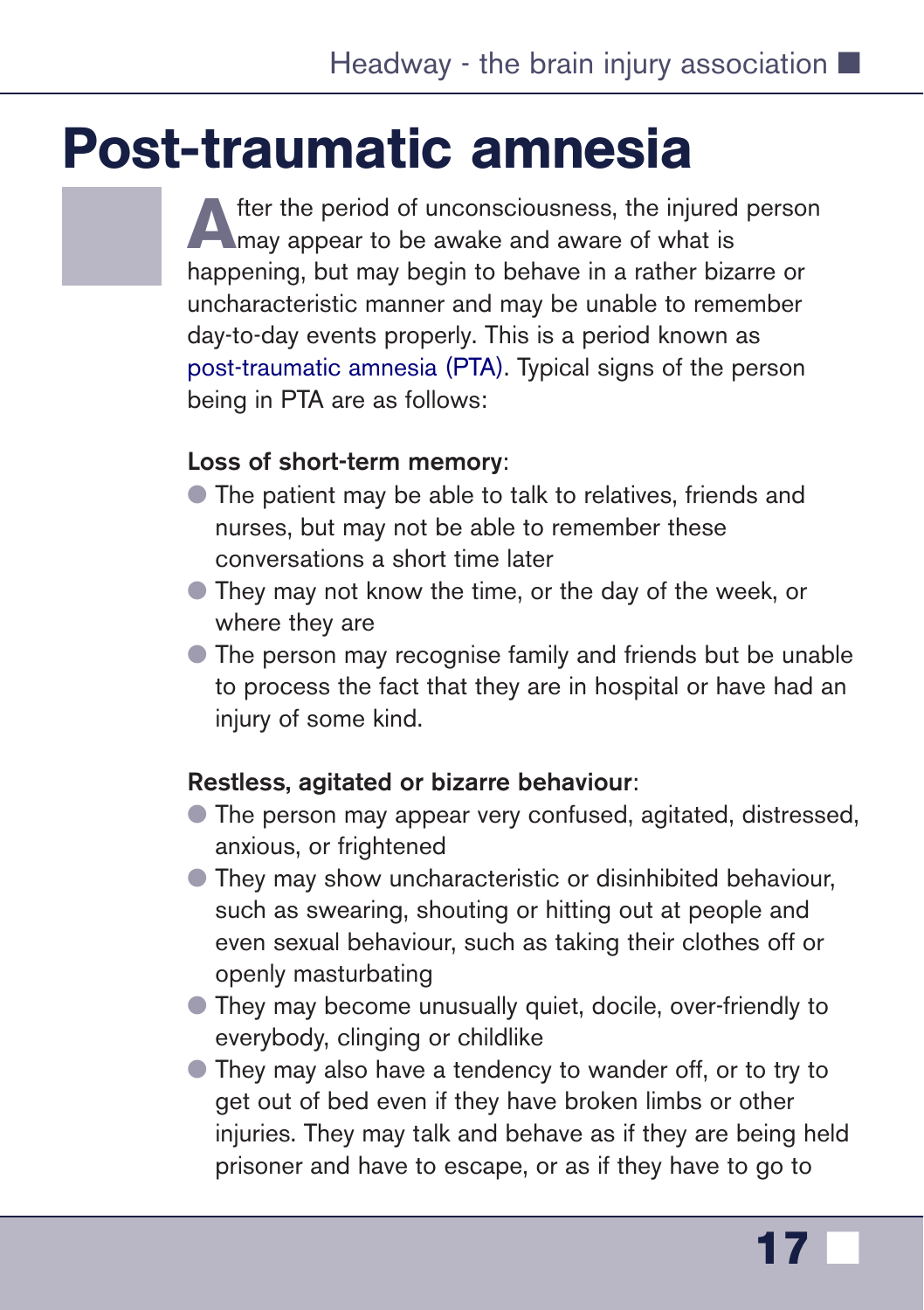work or to a meeting, or are going on holiday. The risk of falls or further injury by pulling out catheters or intravenous drips can be a problem at this time

 $\bullet$  In some cases the person may not recognise anyone, but may ask for relatives or friends whom they haven't seen for years, or believe that they are still a child or a much younger person themselves.

### Length of PTA

As with the length of coma, the length of PTA is important as this can be an indicator of the severity of brain injury and the likely long-term effects. PTA may last a few minutes, hours, days, weeks, or even months. A brain injury is usually classed as severe if the person has post-traumatic amnesia for 24 hours or more.

PTA is assessed by the clinical staff by asking the patient a number of questions at daily intervals. The first group of questions is concerned with awareness of time, place and personal identity, for example, 'What is your name?', or 'What day of the week is it?' A second group of questions relates to the patient's awareness of the accident, for example, 'What was your last memory before the accident?' A patient deep in PTA will not be able to answer these questions correctly. The end-point of PTA is difficult to define, although as the patient emerges from PTA his/her answers become more accurate and more sensible.

### What can be done about PTA?

A person who is in PTA is not in control and cannot be held responsible for what they do or say during this period. This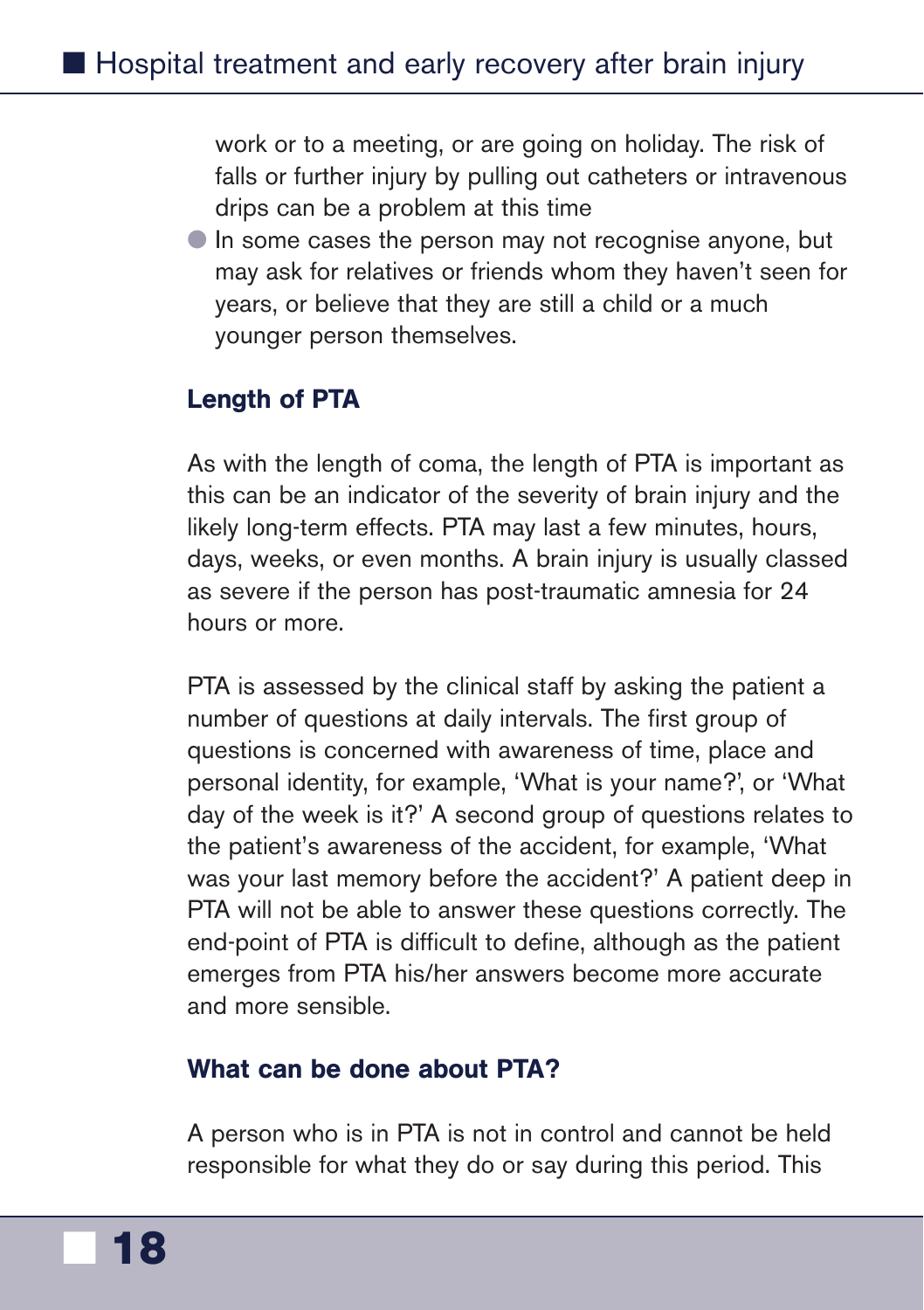can be a very difficult and distressing time for relatives, but it is important to remember that this is a normal stage of recovery and is one that will pass. The following suggestions may help:

- Try to stay as calm as possible. Seeing others distressed, but not understanding the reasons why, will make the person feel more confused and agitated.
- Try to ignore disinhibited behaviours, even though these may be upsetting. Again, seeing other people distressed may only increase the patient's agitation or distress.
- The presence of familiar friends and relatives at this stage can be very helpful. The person recovering from unconsciousness can easily be confused by unfamiliar faces and a strange environment can add to this confusion.
- Reduce the risk of harm. This may mean having someone to sit with the patient at all times, particularly if they are likely to wander off or try to get out of bed. During the day, a rota of familiar faces may be useful, with perhaps an assigned nurse at night. Discuss this situation with the clinical staff.
- If the person asks the same questions over and over again, or insists on something which is simply not true, do not try to force them to remember, or correct them repeatedly. This will simply increase the level of agitation. Gradually, the person will come to hold onto more information and will begin to make more sense of the world around them.
- Be sure to take time out for a break or to share the visiting/sitting with others. It is very important to look after yourself and being tired makes everything harder to cope with.

It may be of some comfort to the family to learn that the person with a brain injury is likely to have little memory of this time, or that it may only be experienced as a 'bad dream'.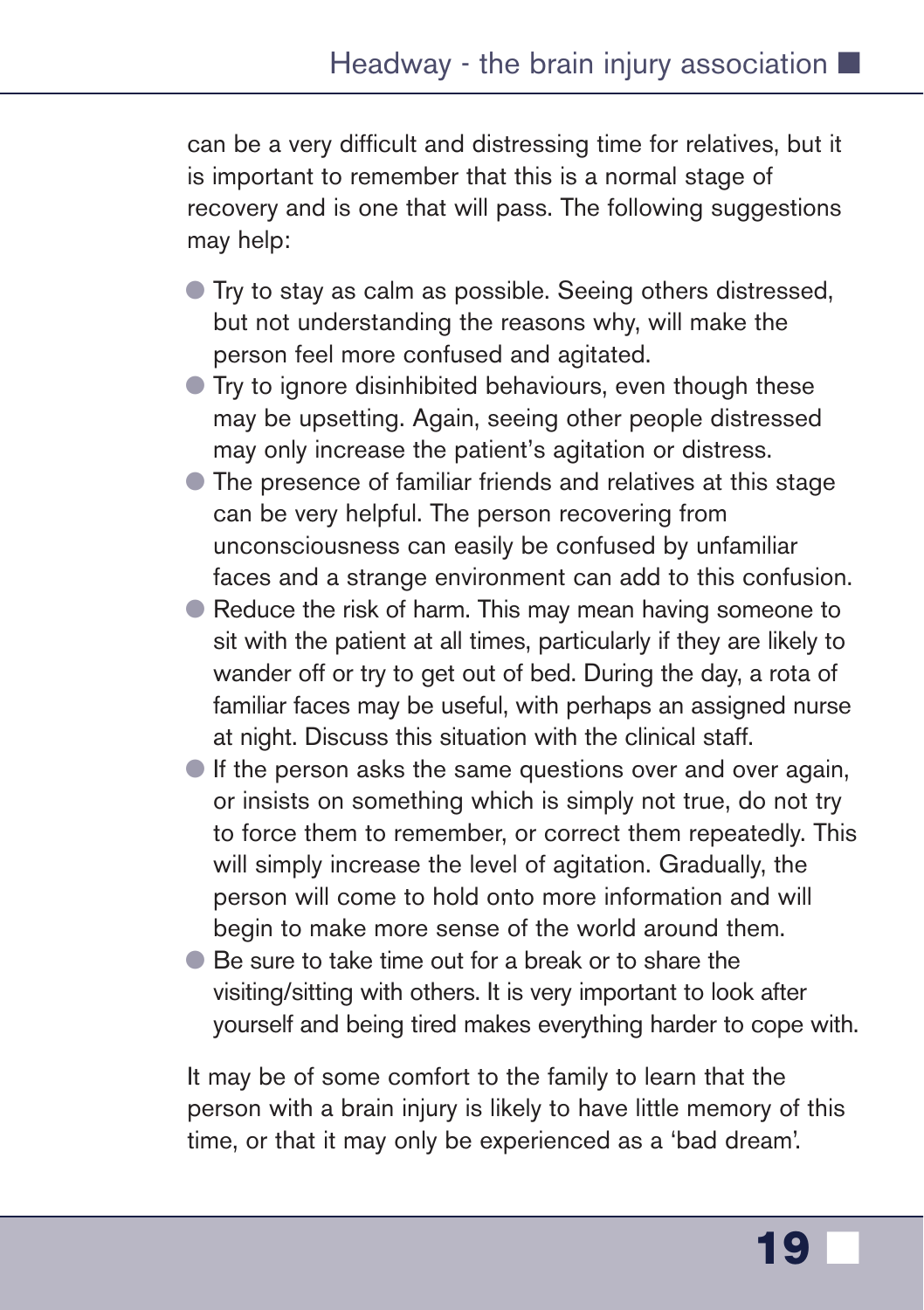# <span id="page-21-0"></span>General hospital ward

nce they are out of the emergency stage, there is less need for intensive nursing and your relative may be moved onto a general hospital ward.

He or she may still be highly dependent on nursing care. They may not be able to swallow properly yet and may still require the nasogastric tube that was used for feeding while in intensive care. Your relative may not have recovered enough strength to hold their head up, or to sit up on their own and may not be able to communicate properly yet. However, they will know, even if in a rather confused way, that their family and friends are with them and this will be a comfort and a great source of strength to them.

You may feel at this stage that you want to do more for your relative and you can discuss this with the nurse in charge. You may be shown how to take over simple nursing tasks or rehabilitation exercises, although it is important that this is done under the supervision of the hospital staff, since if things are done wrongly they can cause further complications.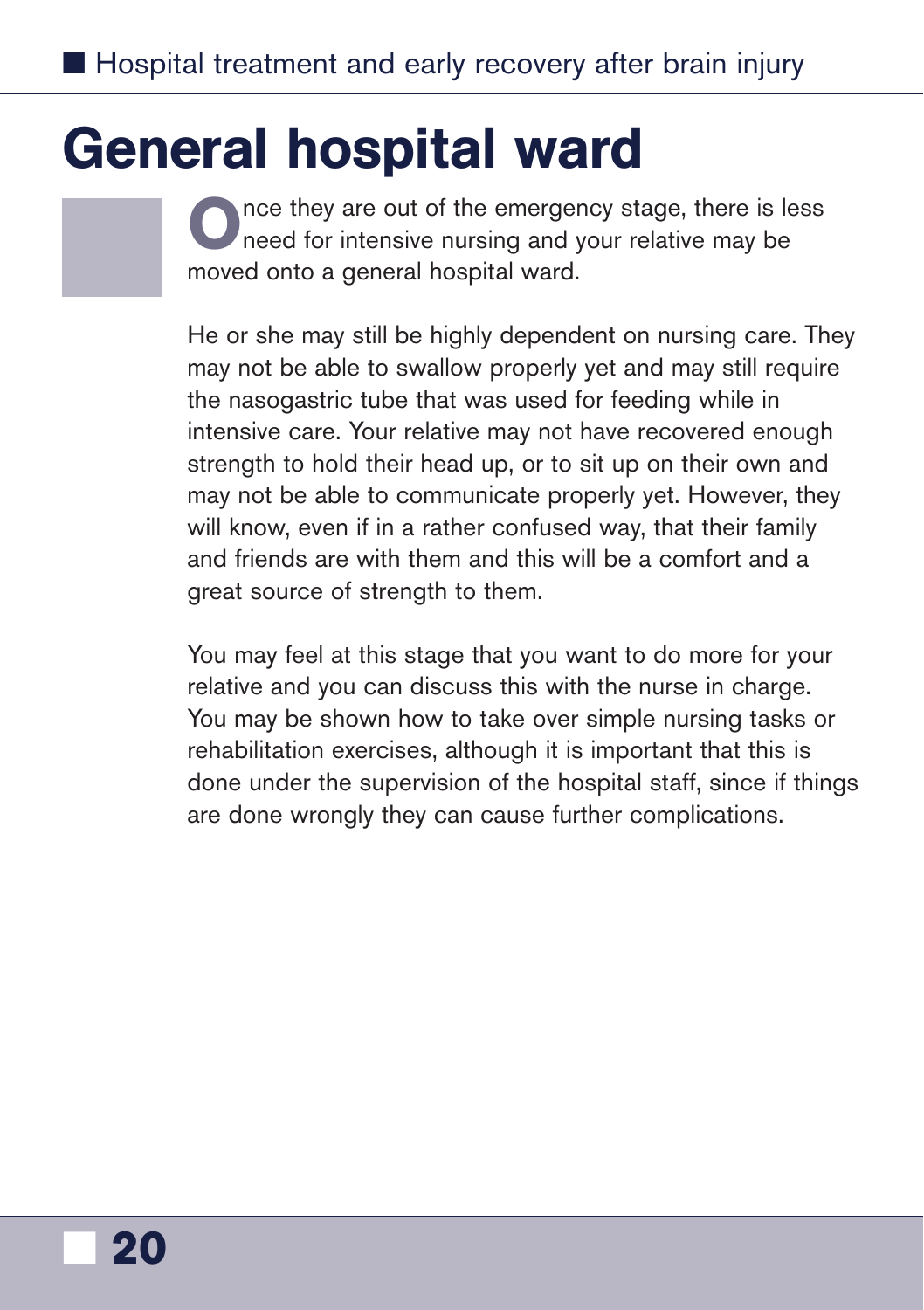# <span id="page-22-0"></span>What next? Early rehabilitation

It is natural at this stage for relatives and friends to be anxious about the prospects for future recovery. The effects It is natural at this stage for relatives and friends to be of brain injury differ widely from person to person, depending on how severe the injury was and what parts of the brain were damaged. Any one patient's condition will be made up of a mixture of these effects, in varying degrees of severity. People with less severe injuries may spend a short time in coma and may go quickly through the stages of rehabilitation and be back at work in a month or two. Those more severely affected are likely to still need care and treatment a number of years after the accident. Fortunately, the brain seems to have a remarkable capacity for re-learning many skills that have been lost and even people with severe injuries can often make a reasonable recovery.

### Physical abilities

In the very early stages, even when the patient is still unconscious, physiotherapists will be involved in the care of In the very early stages, even when the patient is still the person with a brain injury. This is to prevent unnecessary complications arising, such as developing a chest infection, skin breakdown (pressure sores), or contractures of the limbs as a result of muscle spasm.

Once the person regains consciousness, it is important to get them to sit up in bed or in a chair as soon as possible. Later, by using a 'tilt table' that can be tilted until upright, the patient can become gradually used to standing and taking their weight on their feet. As they become used to doing this, they may then start to take steps  $-$  at first with the help of staff, then a mobile frame and then, as their balance improves, with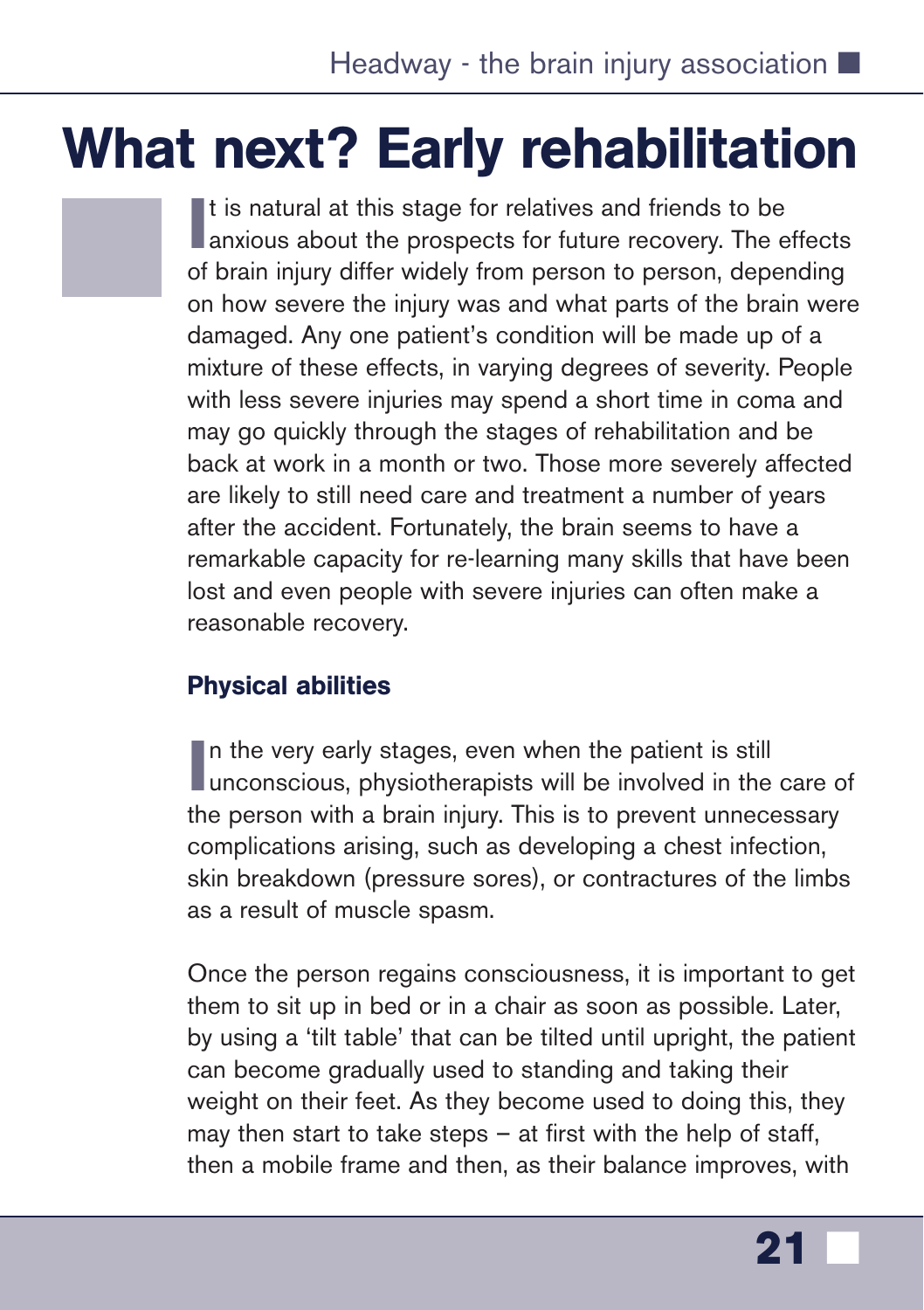less and less support. Some people may not be able to walk independently and will need to use a wheelchair.

### Movement in arms and legs

The areas of the brain that control movement of the arms<br>and legs are often affected by brain injury. Even when the person is still unconscious you may be able to see that one arm or leg is not moving like the other one, or is lying in an unnatural position. The muscles may not be working at all, which makes the limb loose and floppy. Alternatively, the muscles may contract unnaturally, causing stiffness or 'spasticity'. If a joint is being pulled out of place by muscles that are over-contracting, a splint may be needed to control the movement. This may be worn all the time or just at night.

Until movement returns it is important to make sure that the joints are not allowed to stiffen, either from lying still or by being pulled into an abnormal position by the muscles. The physiotherapist will begin by trying to relax the tight muscles and will try to move the joints through their full range of motion. This must be done carefully, since too much stretching can damage the joints and ligaments. Once some movement returns, exercises will then be carried out to develop and strengthen the movement and to correct any problems.

### Posture, balance and knowing where the body is in space

When the patient first starts to sit up in bed, they may be unable to hold up their head and their body may fall to one side if not supported by pillows. This is because they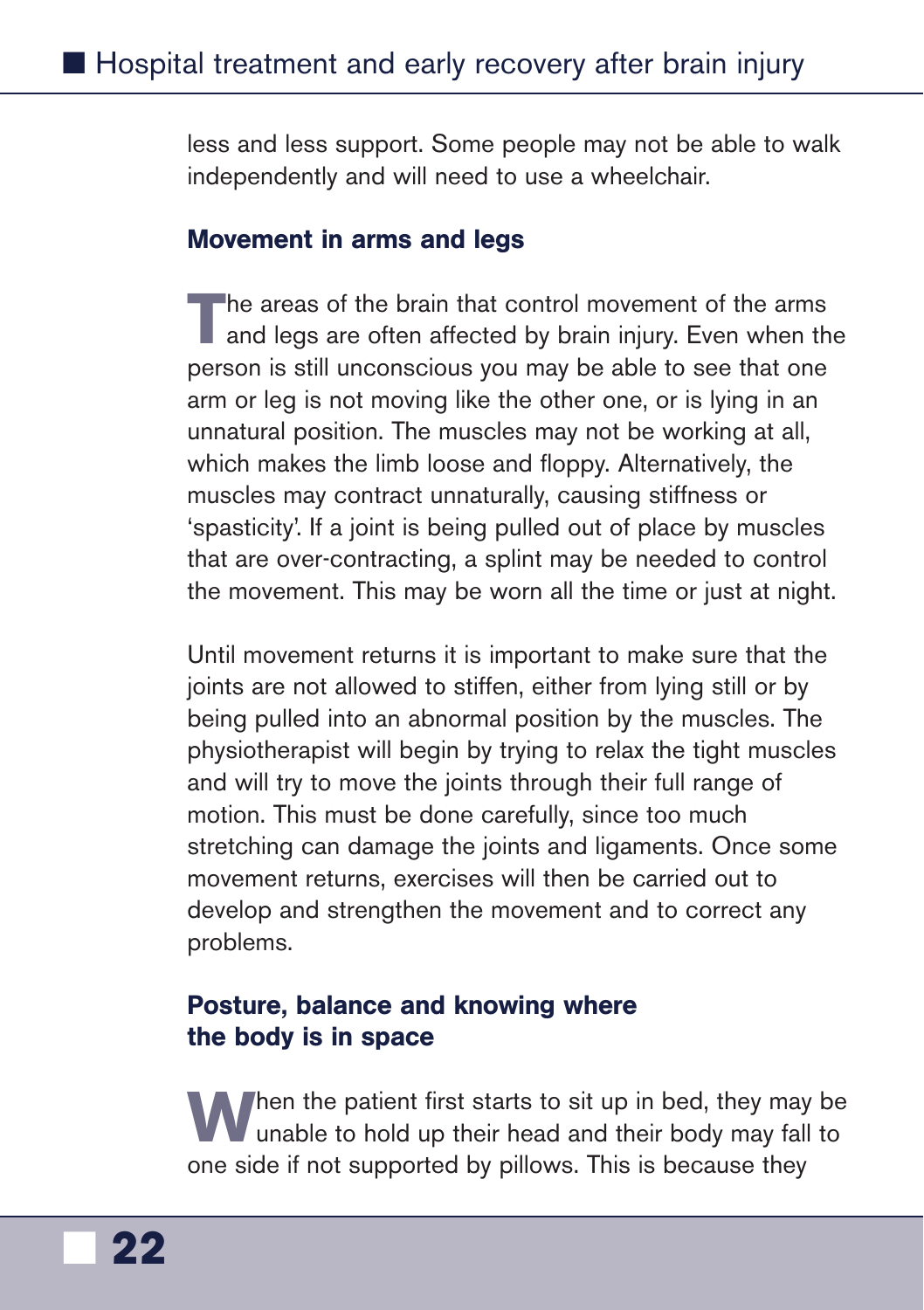need to regain strength in their trunk muscles and re-learn how to use these muscles to control posture. The balance organs in the inner ear can also be damaged by brain injury, causing [balance problems and dizziness](https://www.headway.org.uk/media/2786/balance-problems-and-dizziness-after-brain-injury-causes-and-treatment.pdf).

Another difficulty for the patient is in knowing where their body is in relation to the things around them. After a severe brain injury, the mechanisms that regulate this process tend to be faulty. As a result, the patient may have no idea of what their position is, whether they are sitting safely or are about to fall off the edge of the chair, or whether an outstretched hand will meet the bed, the wall or empty space.

Exercises will be needed to help the patient begin to recognise where their arms and legs are in relation to their own body and the space around them.

### Memory and concentration

**O**ne of the immediate things you may notice when your<br>relative first regains consciousness is that they can only concentrate on what you are saying for a very short time. They may soon forget what you tell them and may ask the same questions over and over again. They may also become tired very quickly, which makes their concentration and memory even worse.

While the person's memory for the past before the accident may be quite good, their memory for what has just happened is often the last thing to recover. Dealing with any new situation is likely to confuse the person and they may have great difficulty in learning from recent experience.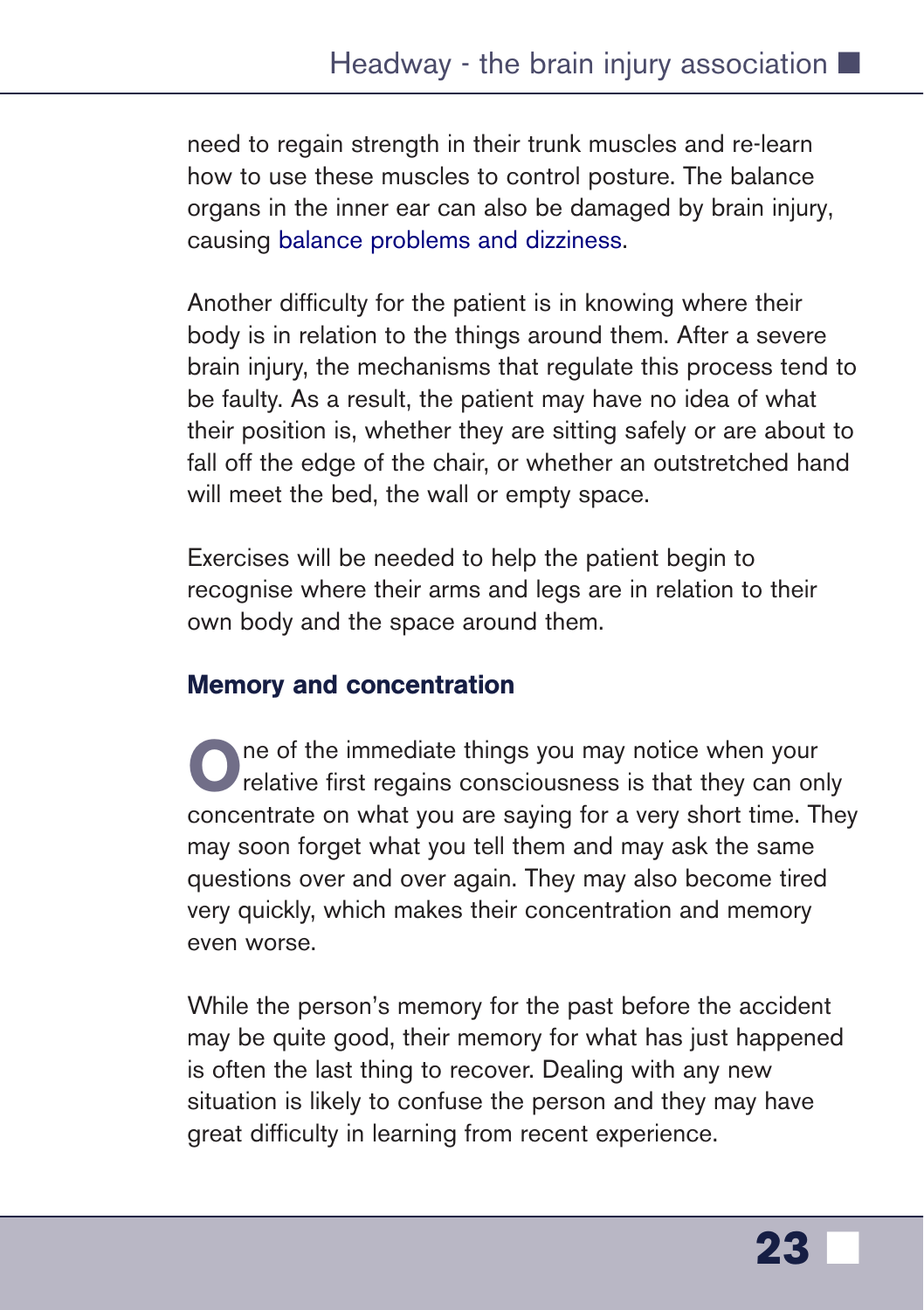The first things the person may recover might be their memory for familiar and automatic activities, like repeating the days of the week and counting. It may be helpful to try to get the person to talk about other things they may remember, such as family history, friends or their job.

For more information, refer to the Headway booklet Memory [problems after brain injury](https://shop.headway.org.uk/shop/memory-problems-after-brain-injury/c-24/p-242).

### **Fatique**

anaging fatigue is often one of the most important areas  $\Box$  in helping people after brain injury. If the person becomes tired during rehabilitation exercises and their progress slows down, this is a signal that they need to rest straight away. It is not helpful to push them to do more, as they will only become exhausted and will need to rest more than ever.

For more information, refer to the Headway booklet [Managing fatigue after brain injury](https://shop.headway.org.uk/shop/managing-fatigue-after-brain-injury/c-24/p-241).

**More detailed information about the effects of brain injury is provided in other [Headway booklets](www.headway.org.uk/about-brain-injury/individuals/information-library)**.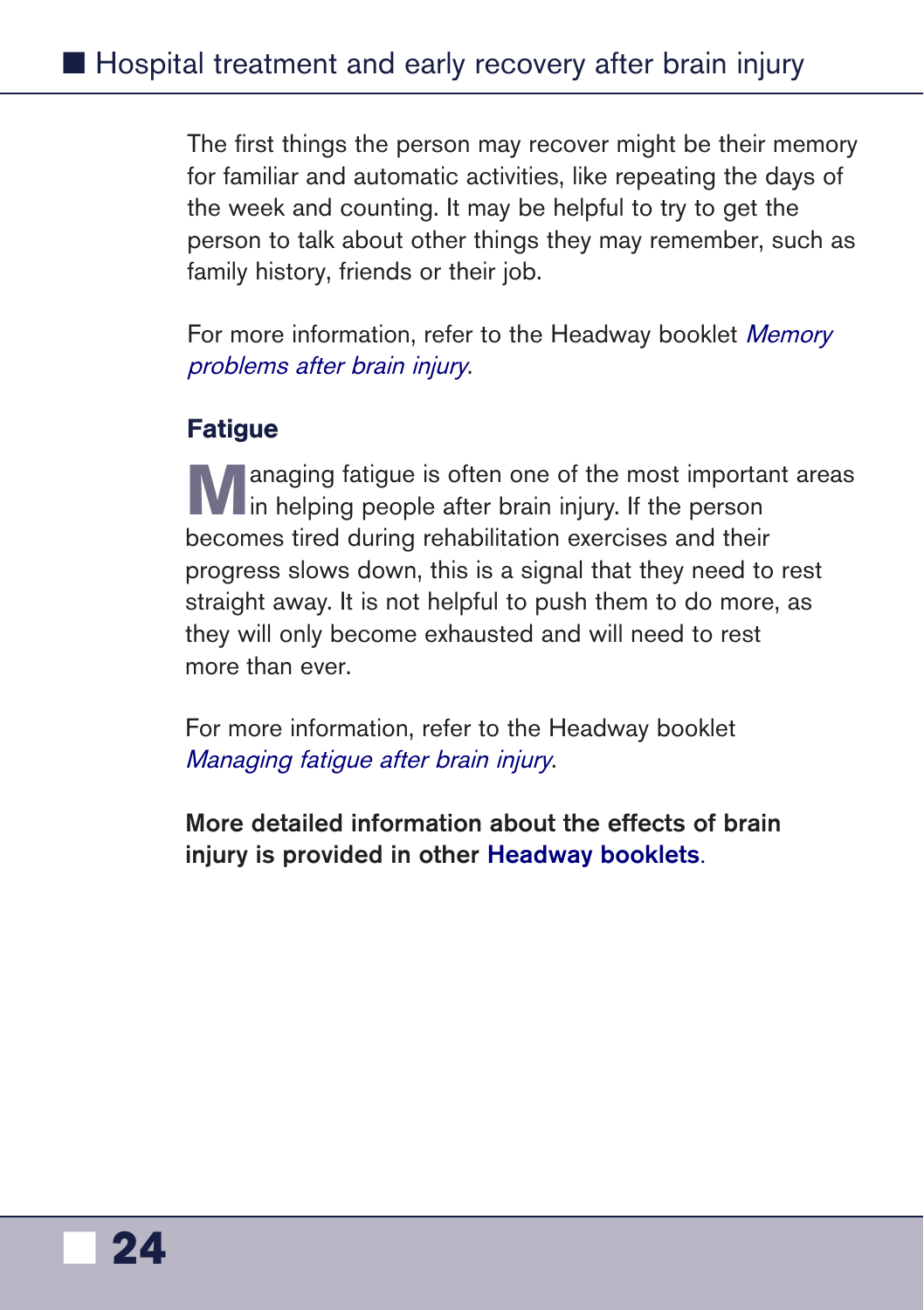# <span id="page-26-0"></span>Discharge from hospital

**M**any people are left with a variety of psychological and physical problems after brain injury and these can often be helped considerably by an intensive period of inpatient rehabilitation. It is possible at this stage that the person may be transferred to a specialist brain injury rehabilitation unit. For further information on this, see Headway's booklet on *[Rehabilitation after brain](https://shop.headway.org.uk/shop/rehabilitation-after-brain-injury/c-24/p-251) injury* or telephone the [Headway](https://www.headway.org.uk/supporting-you/helpline/) helpline on **0808 800 2244**.

If the patient is judged to be able to return home straight from hospital, it is vital that the following areas are assessed first by a member of the hospital team:

- What remaining difficulties does the patient have physical, cognitive, emotional and behavioural?
- Will the patient be safe in his/her home environment? Can a home visit be arranged to check this?
- How will his/her continuing needs for rehabilitation be met?
- What type of support and follow-up will there be at home?
- What medications will he/she need? When should they be taken, and for how long?
- Could there be any risk to others (e.g. children in the family) if the patient returns straight home?
- Have the patient and family been advised on how best to manage the patient's remaining problems and those that are likely to occur later?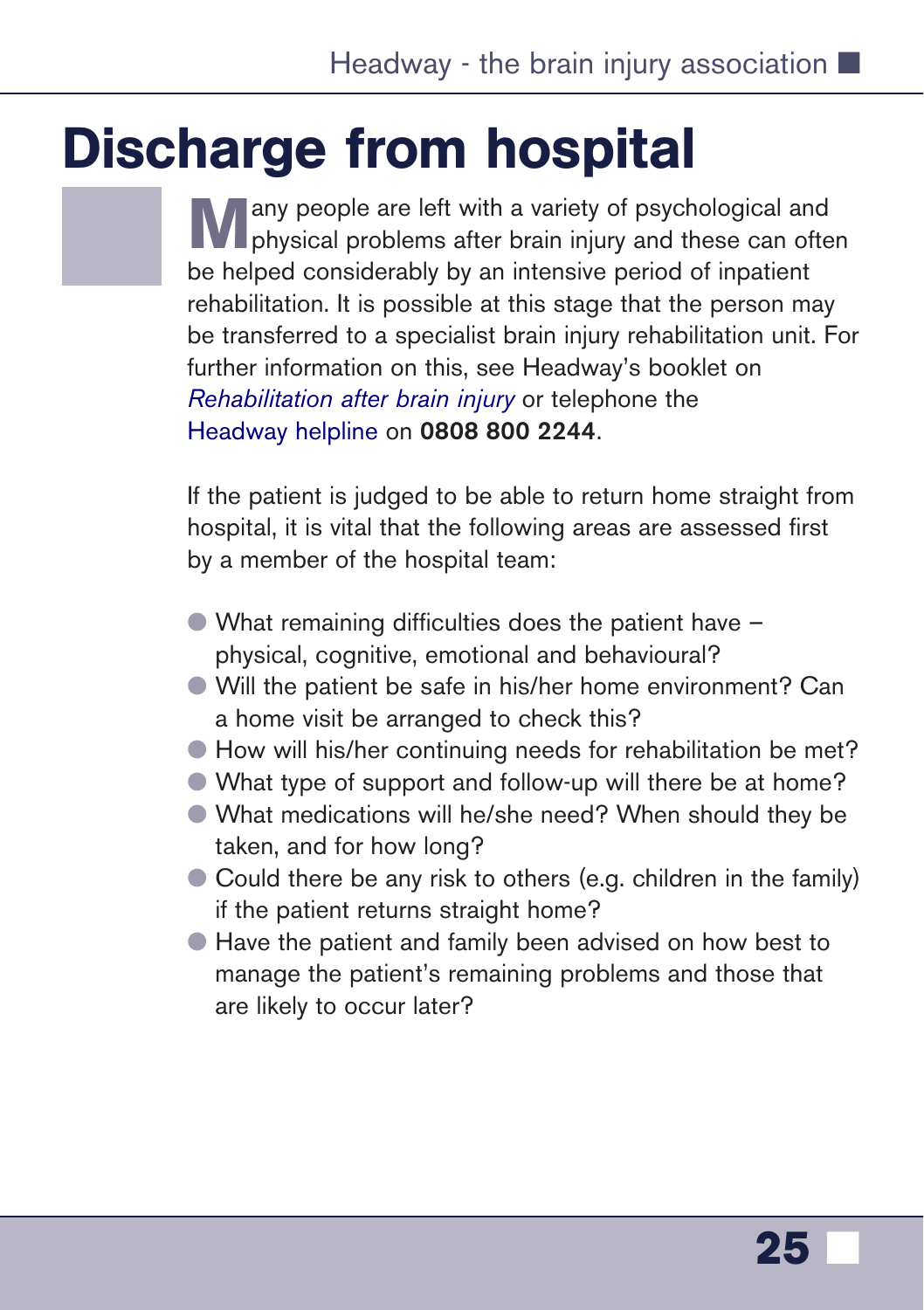A formal discharge meeting to address the above issues should be held before the patient is sent home. Social services staff should attend the meeting, together with hospital or rehabilitation staff, close family members and possibly the GP.

It may be possible for the person with a brain injury to be allowed home on one or more day or overnight visits, on a trial run basis, before being sent home. This will help family members to find out whether any adaptations are needed for the home (e.g. a wheelchair ramp) and will give them the opportunity to ask questions and get help while still in contact with the hospital team.

On leaving hospital, the patient and family should be given contact details of the neurological rehabilitation team, so that they have someone to contact for advice in the future.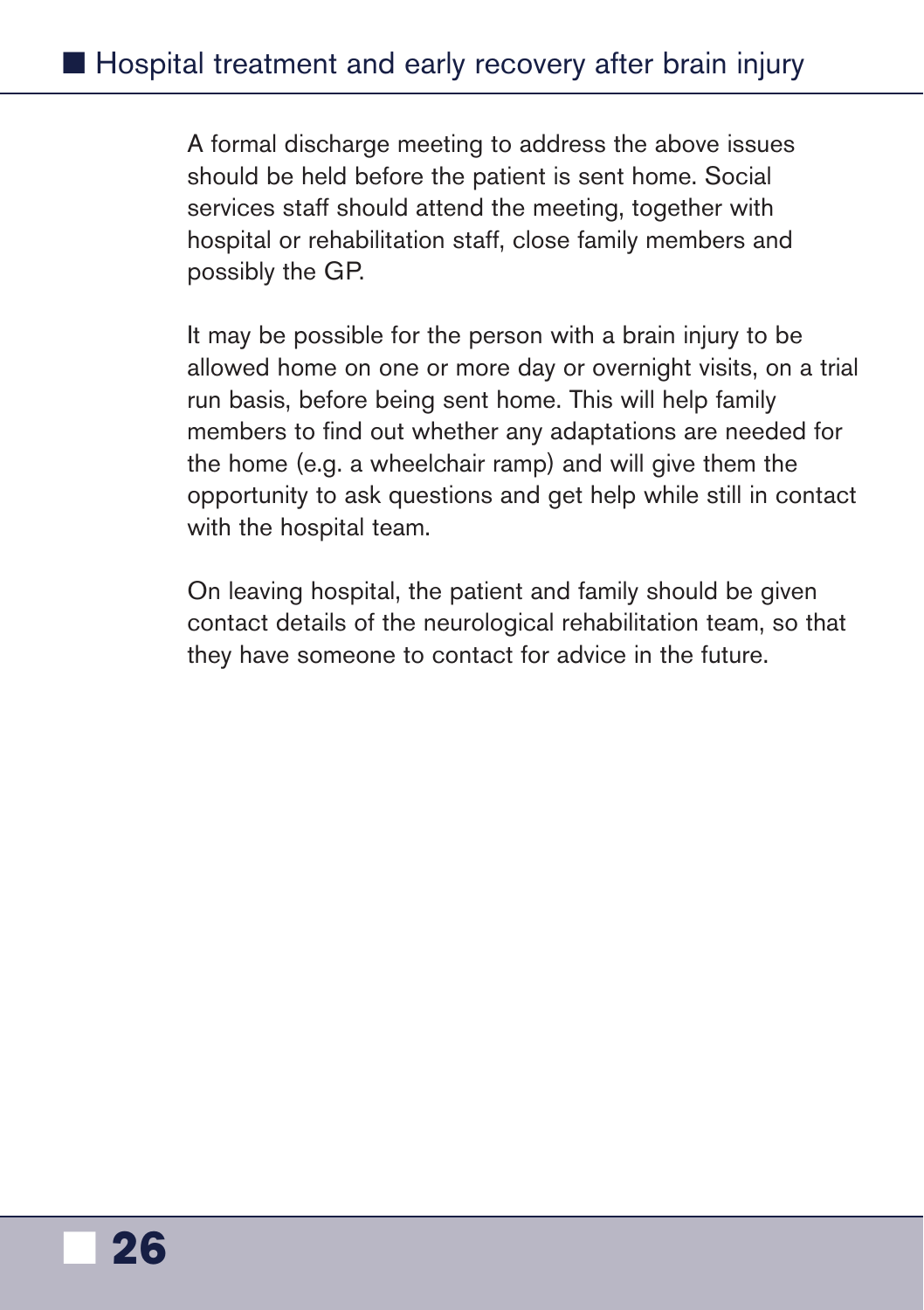## <span id="page-28-0"></span>**Conclusion**

**I**f you are reading this booklet shortly after your friend or relative's injury, the likelihood is that the long-term effects **f** you are reading this booklet shortly after your friend or will be unclear at this stage. We cannot provide answers to all the questions you will have, but hopefully the information here has been helpful.

As time goes on and your relative's recovery progresses you may find different challenges presenting themselves. If they have now been discharged, then you may have a clearer idea of the problems to be faced. Services for people in this situation vary widely throughout the UK, and in many cases are not available. It is therefore especially important to access as much information as possible so you know how to get the right support.

Headway is there to help in any way we possibly can. You can find details of our services on the inside back cover of this booklet and detailed information is o[n our website.](www.headway.org.uk) The national [Headway](https://www.headway.org.uk/supporting-you/helpline/) helpline can talk things over with you and provide information, while our local groups [and branches](https://www.headway.org.uk/supporting-you/in-your-area/groups-and-branches/) can be an invaluable source of long-term support.

Further information is provided in other Headway publications, which are available free from the helpline on **0808 800 2244**. The booklets *[Caring for someone with a brain injury](https://shop.headway.org.uk/shop/caring-for-someone-with-a-brain-injury/c-24/p-229)* and *[Rehabilitation](https://shop.headway.org.uk/shop/rehabilitation-after-brain-injury/c-24/p-251) after brain injury* are likely to be of particular relevance and the following sections provide details of other useful publications and organisations.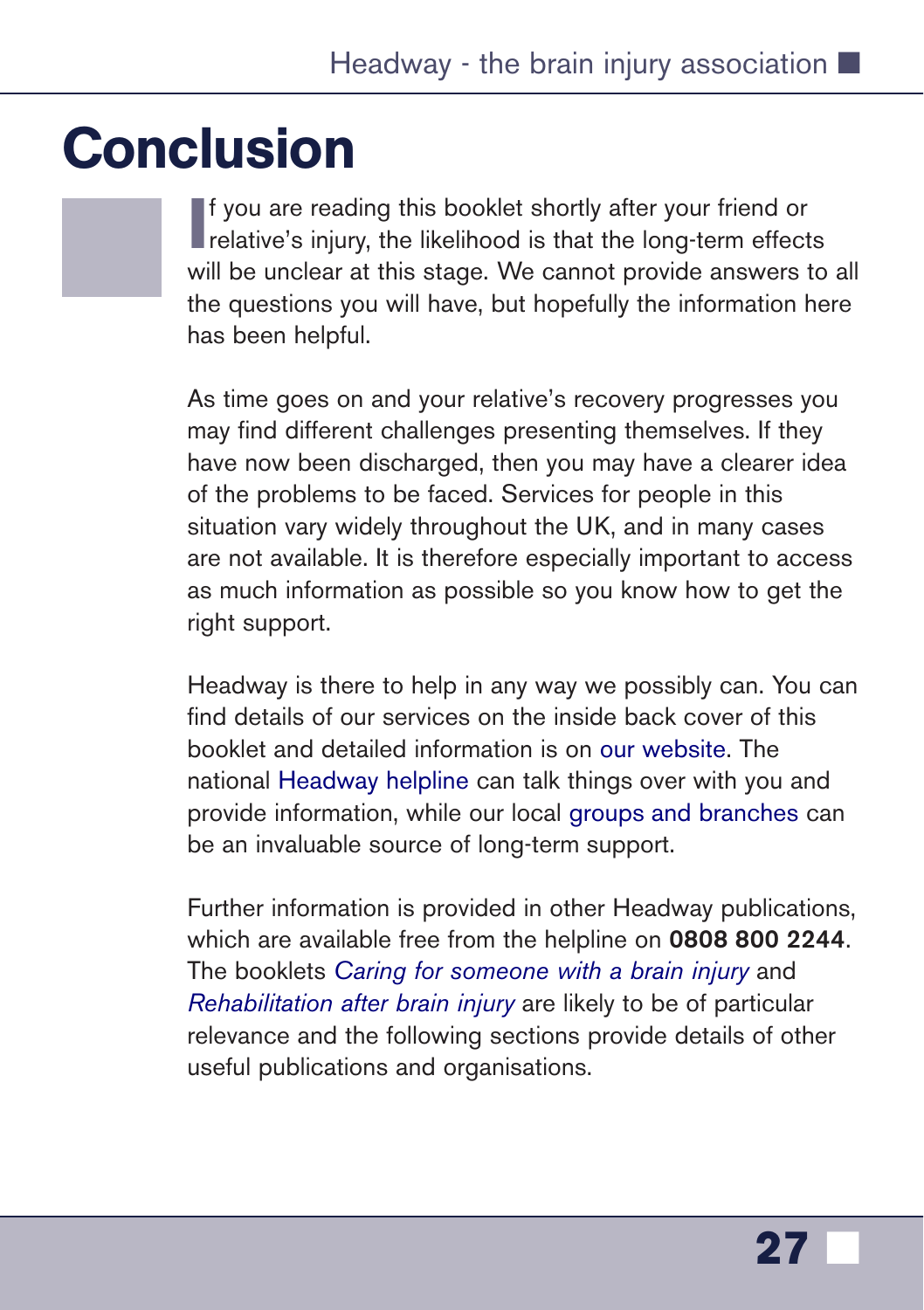## <span id="page-29-0"></span>Further reading

The following books are available from Headway and provide a good introduction to brain injury and its effects:

- Clare, L. & Wilson, B.A. (1997) *Coping with Memory [Problems: A practical guide for people with memory](https://shop.headway.org.uk/shop/coping-with-memory-problems/c-24/p-234) impairments, relatives, friends and carers.* London: Pearson Assessment.
- [Daisley, A., Tams, R. and Kischka, U. \(2008\)](https://shop.headway.org.uk/shop/head-injury-the-facts/c-24/p-237) *Head Injury: The Facts*. Oxford: Oxford University Press.
- Hedley, N (2011) *[Living with an Acquired Brain Injury:](https://shop.headway.org.uk/shop/living-with-an-acquired-brain-injury/c-24/p-239) The Practical Life Skills Workbook.* Bicester: Speechmark Publishing Ltd.
- Johnson, J. (2011) *[My Parent has a Brain Injury...'](https://shop.headway.org.uk/shop/my-parent-has-a-brain-injury/c-24/p-247) A Guide for Young People.* Self-published.
- Powell, T. (2004) *[Head Injury: A Practical Guide.](https://shop.headway.org.uk/shop/head-injury-a-practical-guide/c-24/p-236)* Bicester: Speechmark Publishing Ltd.
- Powell, T & Malia. K. (2003) *The Brain Injury Workbook.* [Bicester: Speechmark Publishing Ltd.](https://shop.headway.org.uk/shop/the-brain-injury-workbook/c-24/p-253)

Headway also produces an extensive range of freely downloadable [booklets a](www.headway.org.uk/about-brain-injury/individuals/information-library)nd [factsheets](www.headway.org.uk/about-brain-injury/individuals/information-library) covering the problems that brain injury can cause. Titles of particular relevance to the information in this booklet are:

### Booklets:

- *[Caring for someone with a brain injury](https://shop.headway.org.uk/shop/caring-for-someone-with-a-brain-injury/c-24/p-229)*
- [Claiming compensation after brain injury](https://shop.headway.org.uk/shop/claiming-compensation-after-brain-injury/c-24/p-230)
- [Coping with communication problems after brain injury](https://shop.headway.org.uk/shop/coping-with-communication-problems-after-brain-injury/c-24/p-233)
- [The effects of brain injury and how to help](https://shop.headway.org.uk/shop/the-effects-of-brain-injury-and-how-to-help/c-24/p-263)
- Managing anger after brain injury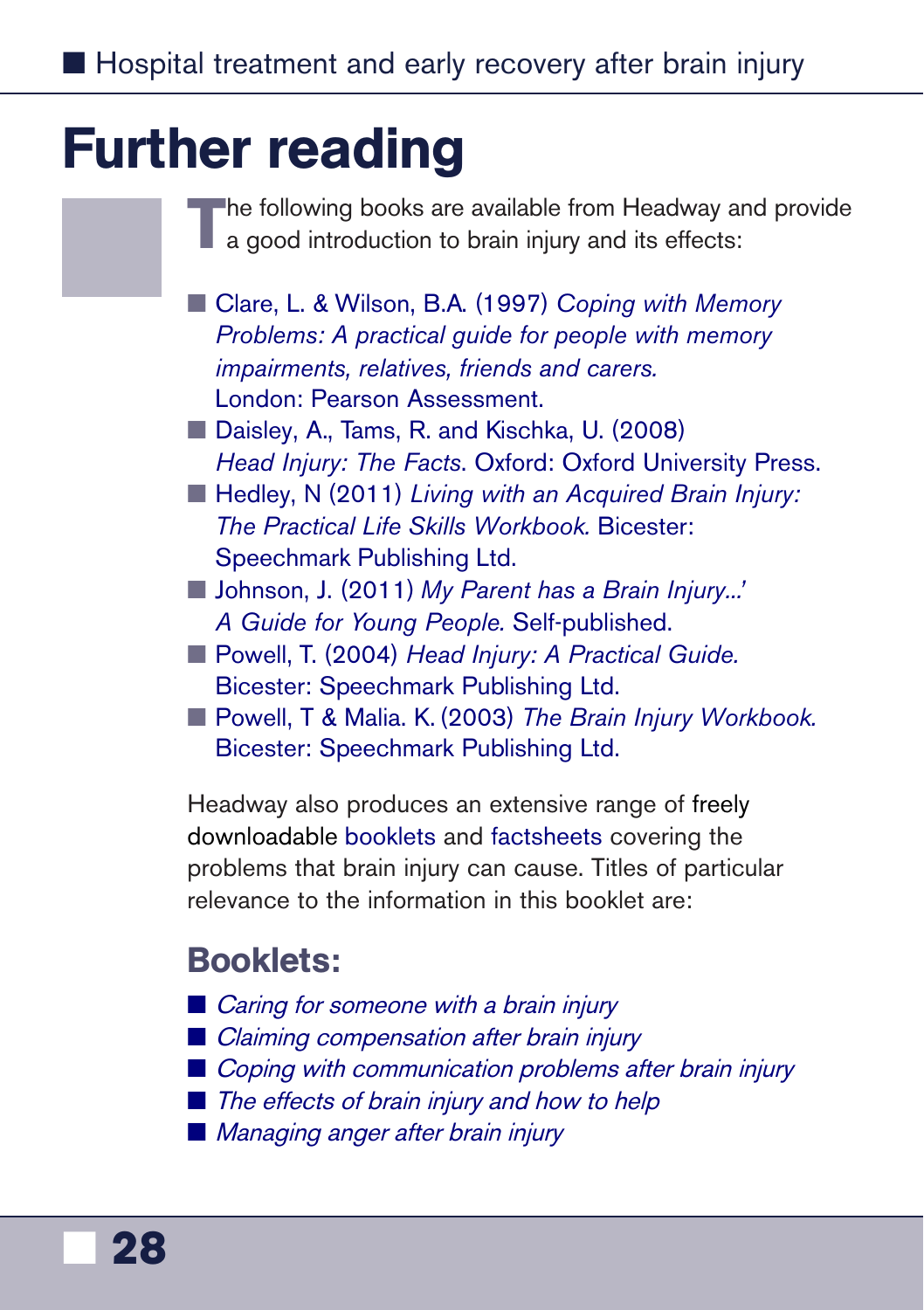- [Managing fatigue after brain injury](https://shop.headway.org.uk/shop/managing-fatigue-after-brain-injury/c-24/p-241)
- [Memory problems after brain injury](https://shop.headway.org.uk/shop/memory-problems-after-brain-injury/c-24/p-242)
- [Parenting after brain injury](https://shop.headway.org.uk/shop/parenting-after-brain-injury/c-24/p-248)
- [Psychological effects of brain injury](https://shop.headway.org.uk/shop/psychological-effects-of-brain-injury/c-24/p-249)
- [Redeveloping skills after brain injury](https://shop.headway.org.uk/shop/redeveloping-skills-after-brain-injury/c-24/p-250)
- Rehabilitation after brain injury

### Factsheets:

■ [About the brain](https://www.headway.org.uk/media/3875/about-the-brain.pdf) ■ [Balance problems and dizziness after brain injury](https://www.headway.org.uk/media/2786/balance-problems-and-dizziness-after-brain-injury-causes-and-treatment.pdf) *–* causes and treatment ■ [Balance problems and dizziness after brain injury](https://www.headway.org.uk/media/2787/balance-problems-and-dizziness-after-brain-injury-tips-and-coping-strategies.pdf) *–* tips and coping strategies ■ [Carbon monoxide poisoning](https://www.headway.org.uk/media/2793/carbon-monoxide-poisoning.pdf) ■ [Coma and reduced awareness states](https://www.headway.org.uk/media/2794/coma-and-reduced-awareness-states.pdf)  $\Box$  [Coping with memory problems – practical strategies](https://www.headway.org.uk/media/2797/coping-with-memory-problems-practical-strategies-2.pdf) ■ [Difficulties with decision making after brain injury](https://www.headway.org.uk/media/2798/difficulties-with-decision-making-after-brain-injury.pdf) ■ [Executive dysfunction after brain injury](https://www.headway.org.uk/media/2801/executive-dysfunction-after-brain-injury.pdf) ■ [Hormonal imbalances after brain injury](https://www.headway.org.uk/media/2803/hormonal-imbalances-after-brain-injury.pdf) ■ [Hypoxic brain injury](https://www.headway.org.uk/media/2804/hypoxic-brain-injury.pdf) ■ [Loss of taste and smell after brain injury](https://www.headway.org.uk/media/2805/loss-of-taste-and-smell-after-brain-injury.pdf) ■ [Making a complaint about](https://www.headway.org.uk/media/2806/making-a-complaint-about-health-and-social-care-services.pdf) health and social care services ■ [Post-traumatic amnesia](https://www.headway.org.uk/media/2815/post-traumatic-amnesia.pdf) ■ [Returning to work](https://www.headway.org.uk/media/2818/returning-to-work-after-brain-injury.pdf) after brain injury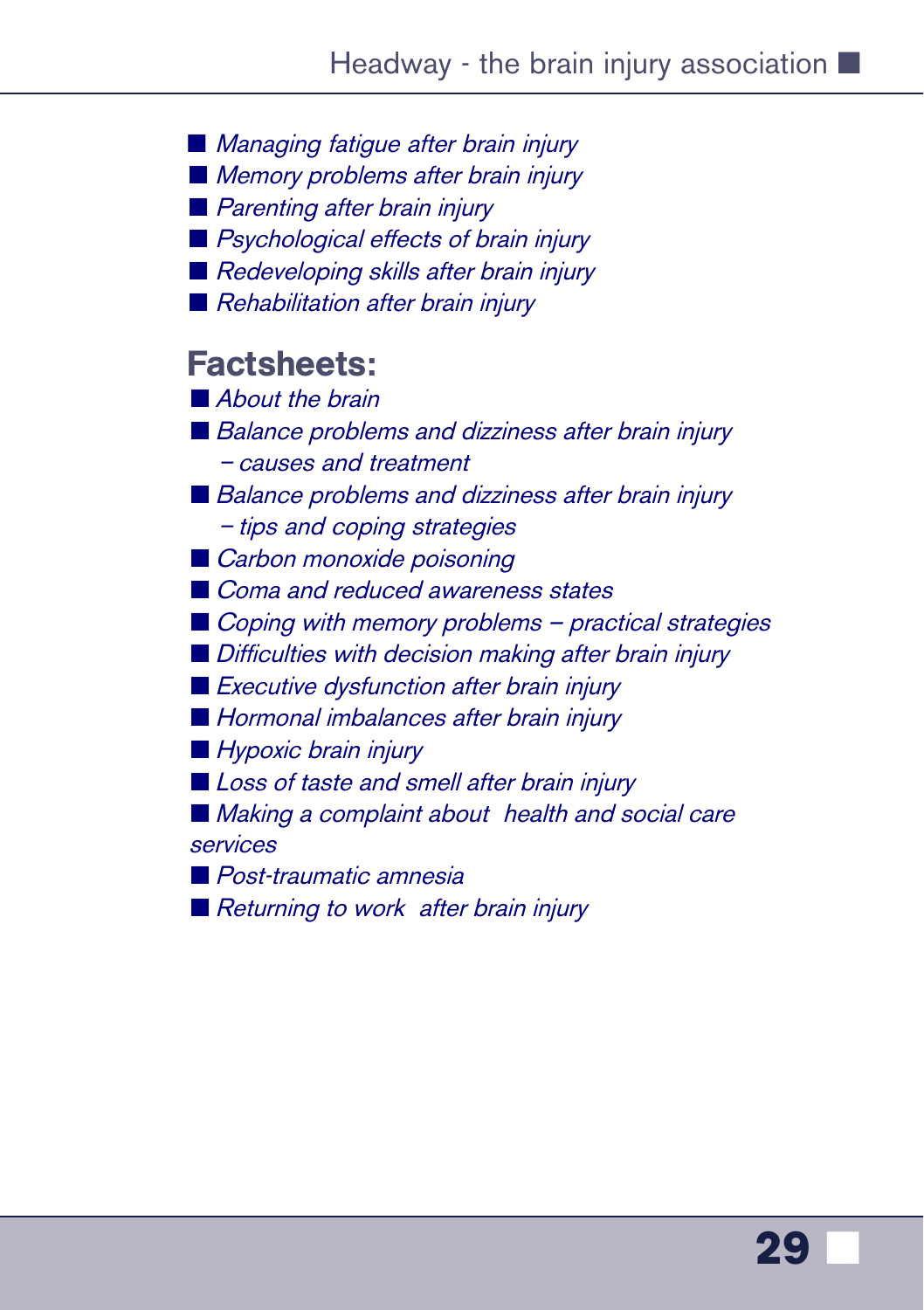## <span id="page-31-0"></span>Internal areas of the brain and their function



### regulates the body's

hormone production

controls the pituitary gland in order to regulate temperature, blood pressure, appetite, wakefulness and sexual arousal

### Brain stem

includes the midbrain, medulla and pons, controlling breathing, heart rate, consciousness, blood circulation, basic motor responses, relaying sensory information and regulating the sleep-wake cycle

■ **30**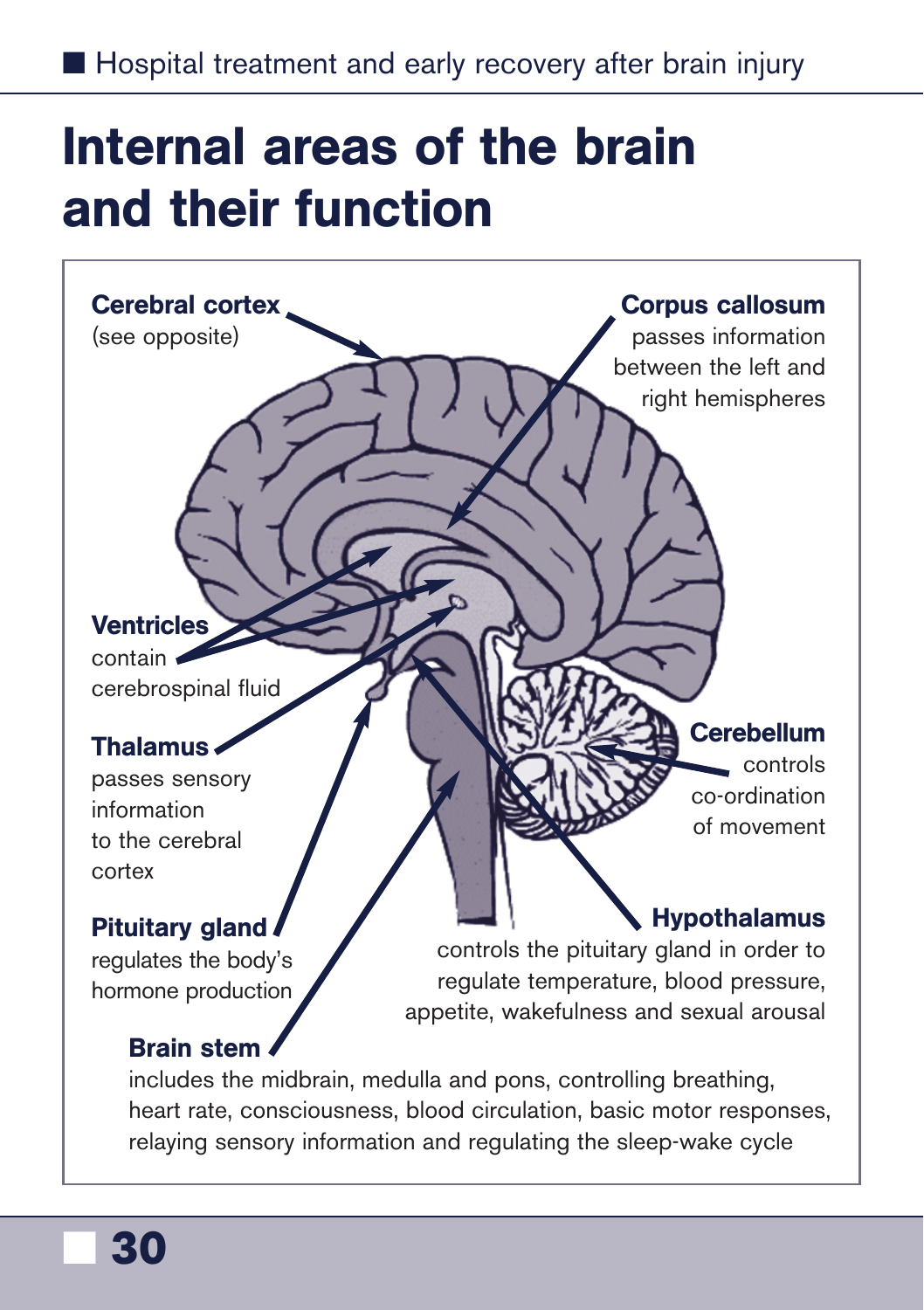## <span id="page-32-0"></span>The cerebral cortex

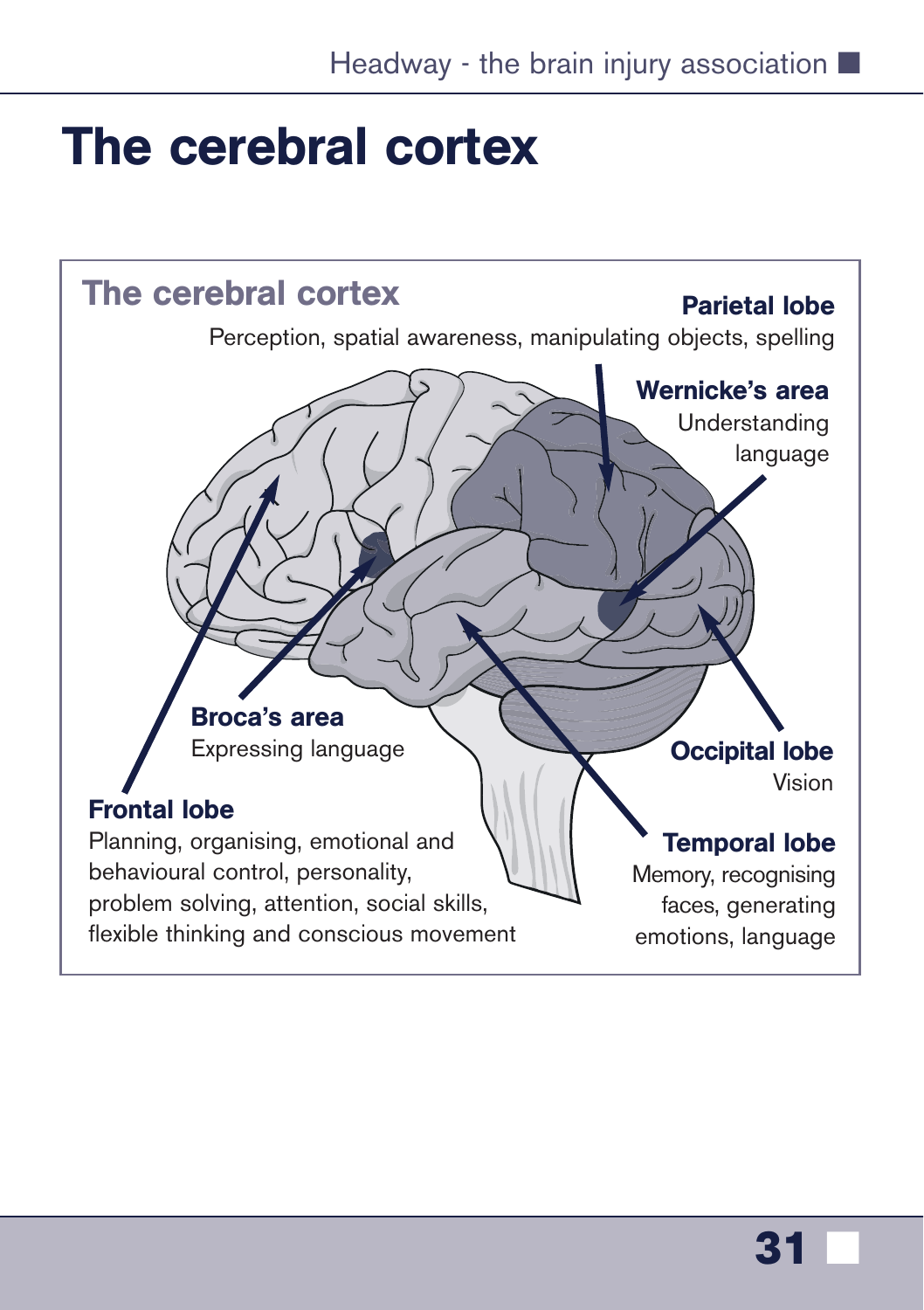# <span id="page-33-0"></span>Useful organisations

### Brain injury and other disability charities

#### **Afasic**

Helpline: 0300 666 9410 Web: [www.afasic.org.uk](http://www.afasic.org.uk/)

**ASSIST Trauma Care** Helpline: 01788 560 800 Web: [www.assisttraumacare.org.uk](http://assisttraumacare.org.uk/)

**Brain and Spinal Injury Charity (BASIC)** Helpline: 0870 750 0000 Email: enquiries@basiccharity.org.uk Web: www.basiccharity.org.uk

**Brain and Spine Foundation** Helpline: 0808 808 1000 Email: helpline@brainandspine.org.uk Web: [www.brainandspine.org.uk](http://www.brainandspine.org.uk/) 

**Brain Tumour Charity, The**  Helpline: 0808 800 0004 Email: support @thebraintumourcharity.org Web: [www.thebraintumourcharity.org](https://www.thebraintumourcharity.org/)

#### **Cerebra**

Helpline: 0800 328 1159 Email: info@cerebra.org.uk Web: [w3.cerebra.org.uk/](http://w3.cerebra.org.uk/)

**Child Brain Injury Trust** Helpline: 0303 303 2248 Email: info@cbituk.org Web: [www.childbraininjurytrust.org.uk](http://childbraininjurytrust.org.uk/) **Connect - the communication disability network** Tel: 020 7367 0840 Email: info@ukconnect.org Web: [www.ukconnect.org](http://www.ukconnect.org/)

#### **Different Strokes**

Helpline: 0845 130 7172 Email: webcontact @differentstrokes.co.uk Web: [www.differentstrokes.co.uk](http://www.differentstrokes.co.uk/)

**Encephalitis Society**  Helpline: 01653 699 599 Web: www.encephalitis.info

**Epilepsy Action**  Helpline: 0808 800 5050 Email: helpline@epilepsy.org.uk Web: [www.epilepsy.org.uk](https://www.epilepsy.org.uk/) 

**Epilepsy Society** Helpline: 01494 601 400 Web: www.epilepsysociety.org.uk

**Meningitis Research Foundation**  Helpline (24hr): 0808 800 3344 Email: info@meningitis.org Web: www.meningitis.org

**Meningitis Now** Helpline: 0808 801 0388 Email: info@meningitisnow.org Web: [www.meningitisnow.org](https://www.meningitisnow.org/)

**Pituitary Foundation, The** Helpline: 0117 370 1320 Email: helpline@pituitary.org.uk Web: [www.pituitary.org.uk](http://www.pituitary.org.uk/)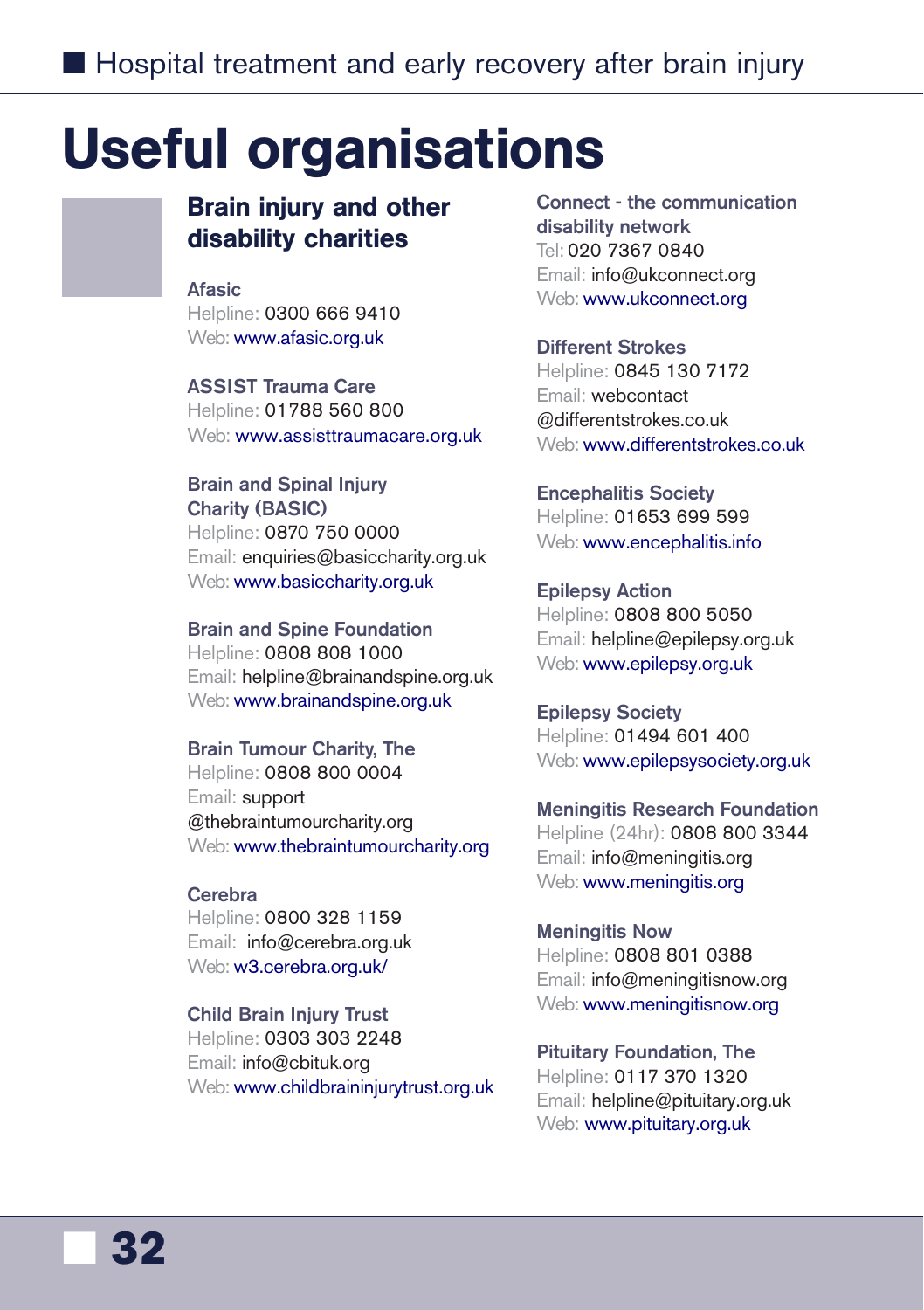#### **Speakability**

Helpline: 0808 808 9572 Email: speakability@speakability.org.uk Web: [www.speakability.org.uk](http://www.speakability.org.uk/)

#### **Stroke Association**

Helpline: 0303 3033 100 Email: info@stroke.org.uk Web: [www.stroke.org.uk](https://www.stroke.org.uk/) 

### NHS treatment support

#### **Patient Advice and**

**Liaison Service (PALS)** ● *Details available from NHS unit reception areas and from the [PALS website.](http://www.nhs.uk/Service-Search/Patient%20advice%20and%20liaison%20services%20(PALS)/LocationSearch/363)*

#### **Patient Advice and Support Service (PASS)**

●*For NHS support in Scotland. Part of the Scottish Citizens Advice Service.*

### Carers' organisations

#### **Carers Federation**

Tel: 0115 9629 310 Email: info@carersfederation.co.uk Web: www.carersfederation.co.uk

#### **Carers UK**

Tel: 020 7378 4999 Advice line: 0808 808 7777 Email: advice@carersuk.org Web: [www.carersuk.org](http://www.carersuk.org/) 

#### **Carers Trust**

Tel: 0844 800 4361 Email: support@carers.org Web: [www.carers.org](https://www.carers.org/)

**NHS Carers Direct**  Helpline: 0300 123 1053 Web: www.nhs.uk/carersdirect

**The Carer** Web: www.thecarer.co.uk

### Rehabilitation and counselling services

*The following organisations provide information on rehabilitation services and directories of services and professionals in NHS or private practice. Headway does not recommend any specific services and it is suggested that you contact more than one before making a decision.*

**Association for Rehabilitation of Communication and Oral Skills (ARCOS)** Helpline: 01684 576795 Web: [www.arcos.org.uk](http://arcos.org.uk/) 

**Association of Speech and Language Therapists in Independent Practice** Tel: 01494 488 306 Web: [www.helpwithtalking.com](http://www.helpwithtalking.com/Default.aspx)

**British Association of Behavioural and Cognitive Psychotherapies (BABCP)** Tel: 0161 705 4304 Email: babcp@babcp.com Web: [www.babcp.com](http://www.babcp.com/Default.aspx)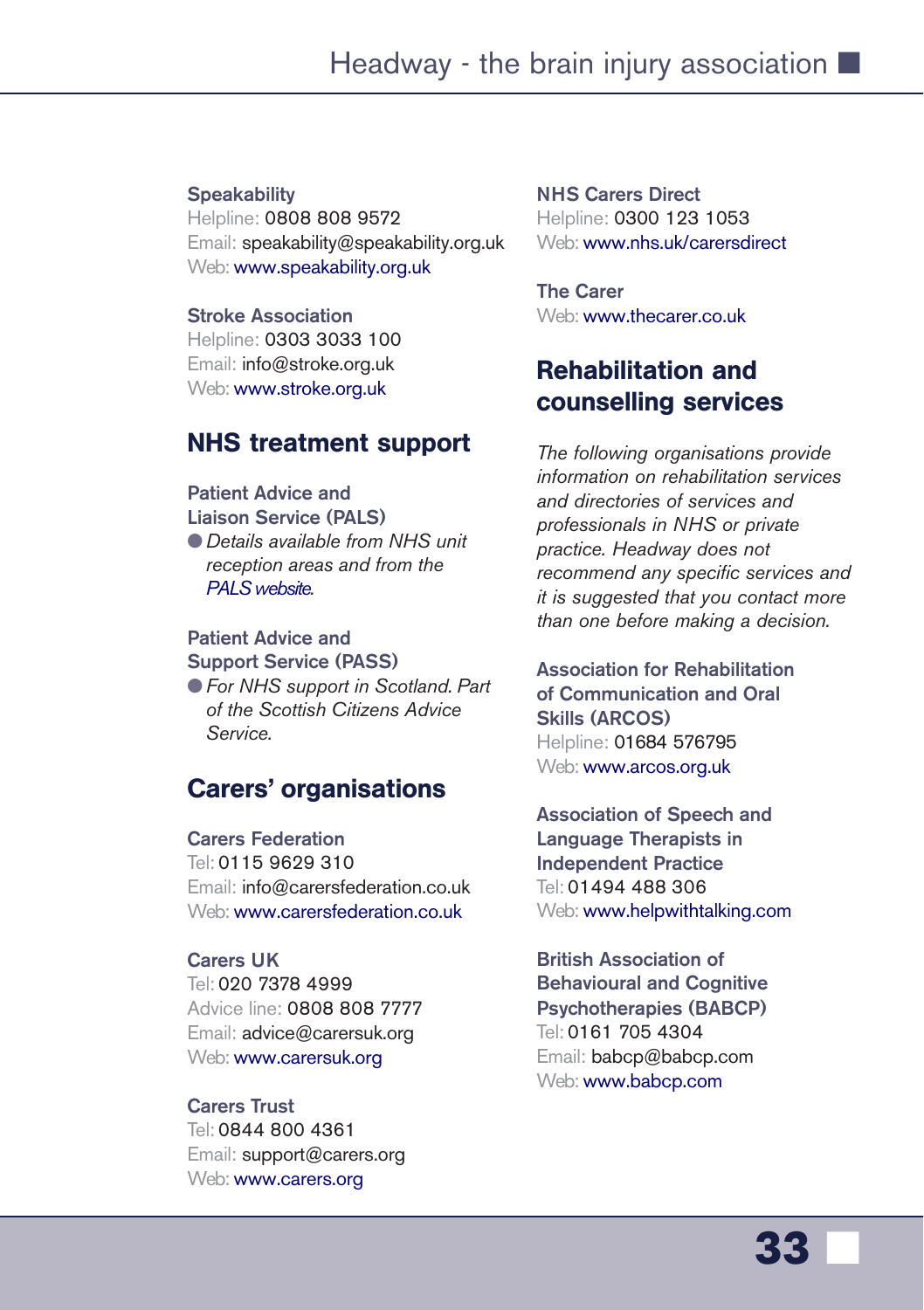**British Association of Brain Injury Case Managers (BABICM)** Tel: 0161 764 0602 Email: secretary@babicm.org Web: [www.babicm.org](http://www.babicm.org/)

**British Association for Counselling and Psychotherapy** Tel: 01455 883 300 Email: bacp@bacp.co.uk Web: [www.bacp.co.uk](http://www.bacp.co.uk/)

**British Association of Occupational therapists and College of Occupational Therapists** Tel: 020 7357 6480 Email: reception@cot.co.uk Web: [www.cot.co.uk](https://www.cot.co.uk/) 

**British Psychological Society (BPS)** Tel: 0116 254 9568 Email: enquiries@bps.org.uk Web: [www.bps.org.uk](http://www.bps.org.uk/) 

**Chartered Society of Physiotherapy** Tel: 020 7306 6666 Web: [www.csp.org.uk](http://www.csp.org.uk/)

**College of Sexual and Relationship Therapists** Tel: 020 8543 2707

Email: info@cosrt.org.uk Web: [www.cosrt.org.uk](http://www.cosrt.org.uk/)

**Counselling Directory** Tel: 0844 8030 240 Web: www.counselling-directory.org.uk

**Find a Therapist – UK & Ireland Directory of Counselling and Psychotherapy** Web: [www.cpdirectory.com](http://counsellor.directory/cgi-bin/cd_index.pl) 

**Physio First** Tel: 01604 684 960 Email: minerva@physiofirst.org.uk Web: [www.physiofirst.org.uk](http://www.physiofirst.org.uk/)

**Relate – the relationship people** Tel: 0300 100 1234 Web: [www.relate.org.uk](http://www.relate.org.uk/) 

**Royal College of Speech and Language Therapists (RCSLT)** Tel: 020 7378 1200 Email: info@rcslt.org Web: [www.rcslt.org](http://www.rcslt.org/)

**United Kingdom Acquired Brain Injury Forum (UKABIF)** Tel: 0845 608 0788 Email: info@ukabif.org.uk Web: [www.ukabif.org.uk](http://ukabif.org.uk/)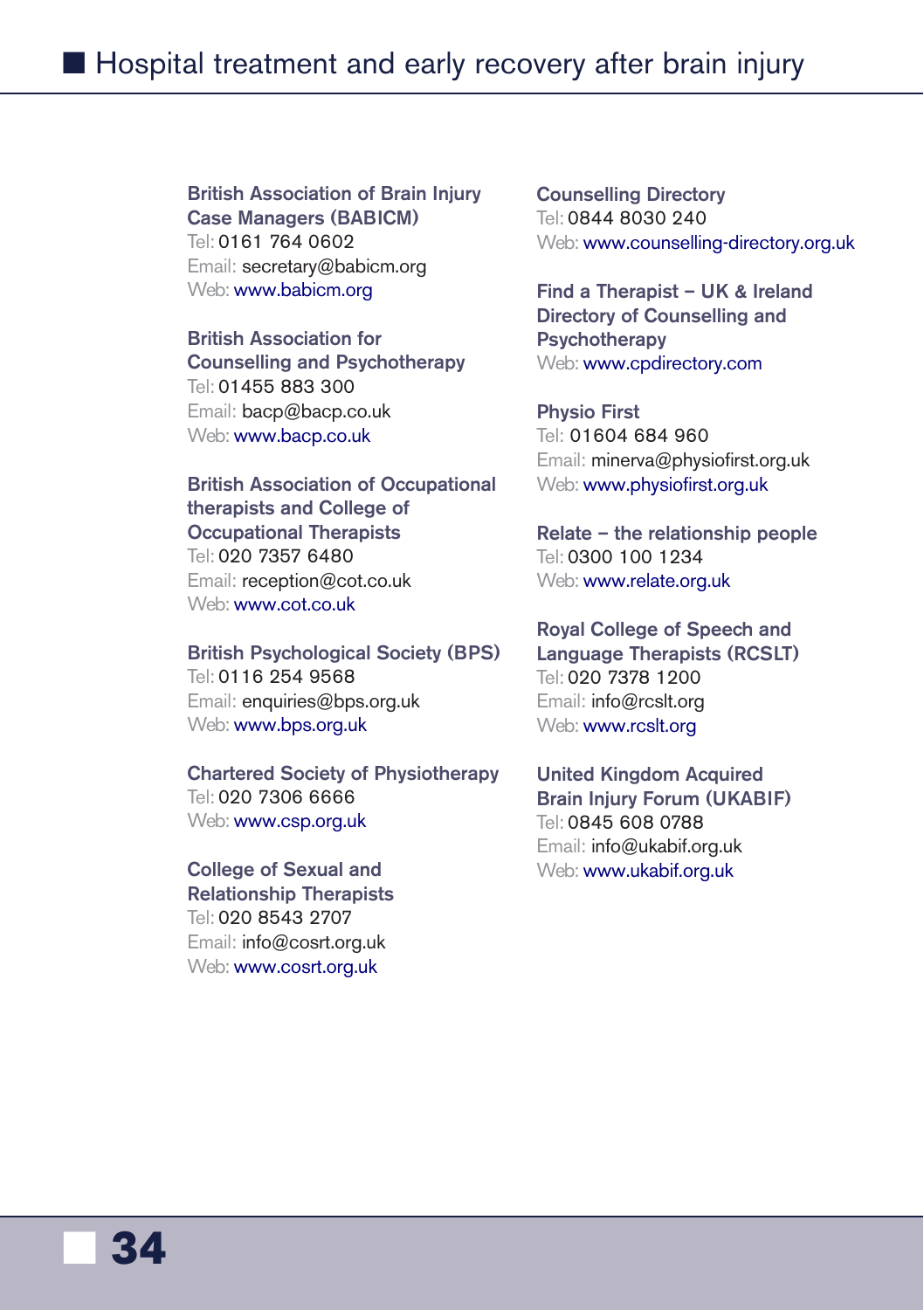# <span id="page-36-0"></span>How to donate

**Headway – the brain injury association is a registered charity (1025852) and relies upon voluntary support to** fund its work.

If you would like to help Headway by making a donation you can do so by [donating online,](https://www.headway.org.uk/donate/) or contacting the Fundraising Team on **0115 924 0800**.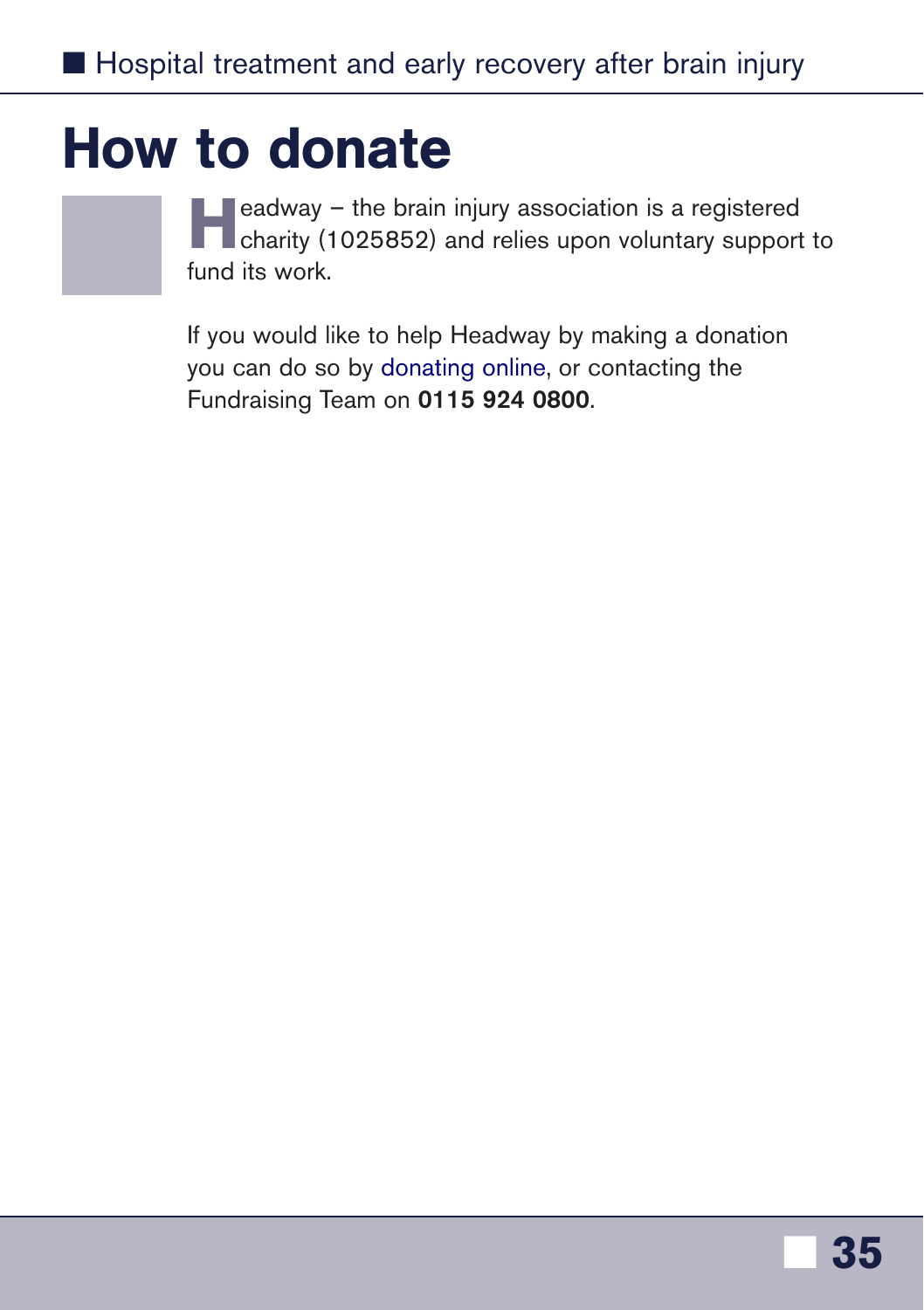# <span id="page-37-0"></span>About Headway

**Headway – the brain injury association is a charity set up to give help and support to people affected by brain injury.** 

A network of local [Headway groups and branches](https://www.headway.org.uk/supporting-you/in-your-area/groups-and-branches/) throughout the UK offers a wide range of services including rehabilitation programmes, carer support, social re-integration, community outreach and respite care. The [Headway helpline](https://www.headway.org.uk/supporting-you/helpline/) provides information, signposts to sources of support and rehabilitation services, and offers a listening ear to those experiencing problems. Other services provided by Headway include:

- Supporting and developing local [groups and branches](https://www.headway.org.uk/supporting-you/in-your-area/groups-and-branches/)
- Promoting understanding of brain injury and its effects
- An award-winning range of [publications](www.headway.org.uk/about-brain-injury/individuals/information-library) on aspects of brain injury
- Accreditation of UK care providers through the Approved [Provider scheme](https://www.headway.org.uk/supporting-you/in-your-area/approved-care-providers/)
- A comprehesive, newly launched [website](https://www.headway.org.uk/)
- [Campaigning](https://www.headway.org.uk/get-involved/campaigns/) for measures that will reduce the incidence of brain injury
- Providing grants from our [Emergency Fund](https://www.headway.org.uk/supporting-you/headway-emergency-fund/) for families coping with financial difficulties
- [Headway Acute Trauma Support \(HATS\)](https://www.headway.org.uk/supporting-you/headway-acute-trauma-support/) nurses to support families with loved ones in hospital
- Freephone helpline: 0808 800 2244
- (Monday–Friday, 9am–5pm)
- Telephone: 0115 924 0800
- Website: [www.headway.org.uk](https://www.headway.org.uk/)
- Fax: 0115 958 4446
	- Email: helpline@headway.org.uk